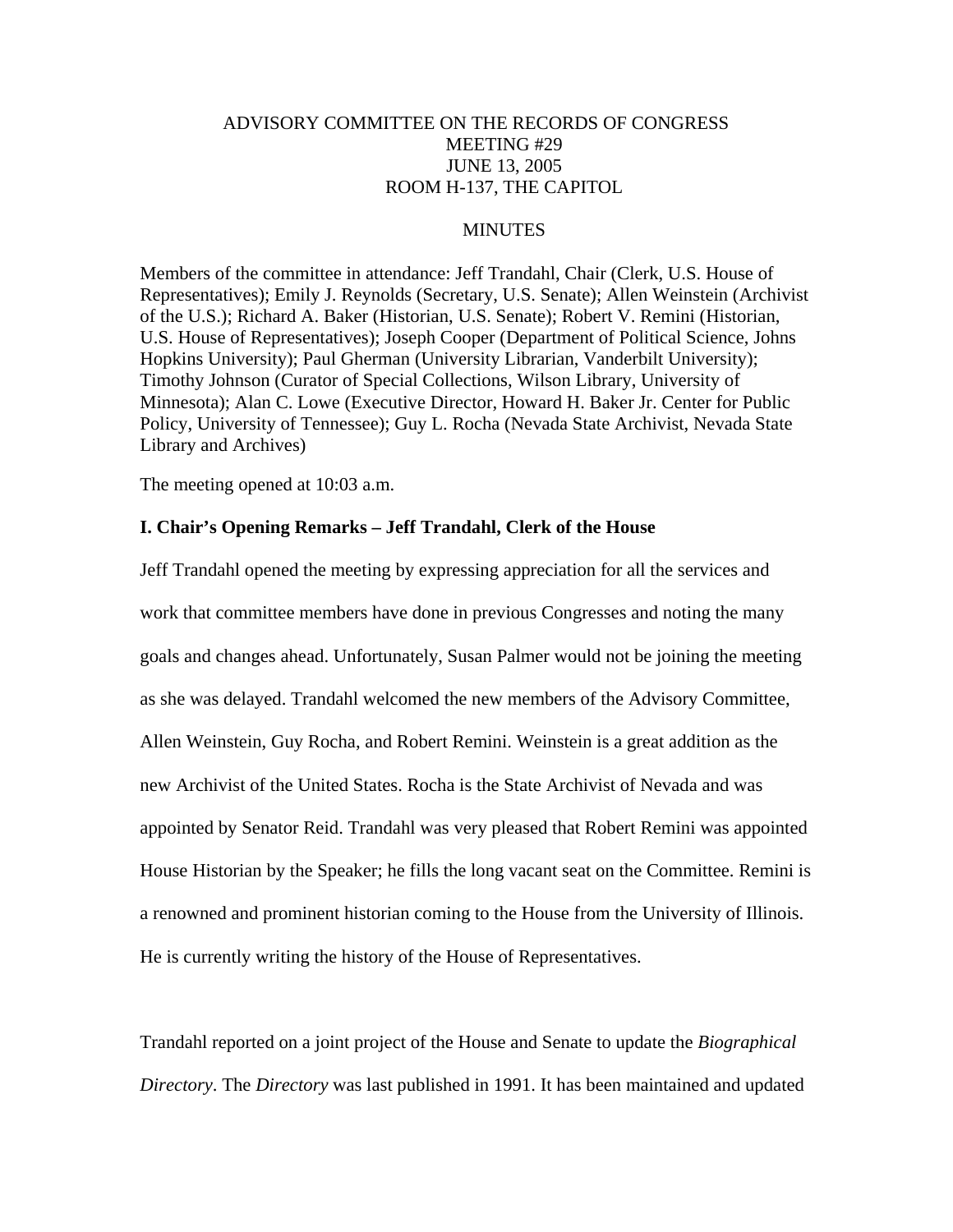online by the Senate Historical Office and the House Office of History and Preservation for the last 4-5 years. Very soon an updated volume will be published by the Government Printing Office. Trandahl appreciates all the hard work that has gone into updating the *Directory* and preparing it for publication.

Another project of the Clerk's Office has been inventorying the voluminous records accumulated by Trandahl's predecessors and crafting a new, more efficient records management policy for the Office of the Clerk. Trandahl noted that his predecessors did their jobs so well they saved just about everything. The task now is to inventory the records to understand exactly what they are and to distinguish permanent records from those that are temporary. Trandahl's primary goal is to preserve the valuable records. The records that are determined to be unimportant will be disposed of in some fashion, perhaps ultimately destroyed. Trandahl noted the fear in some circles that history would be lost if documents are destroyed and reassured everyone that nothing has been destroyed. He expressed appreciation for Robin Reeder who has done a phenomenal job in pulling together information on the records. The Clerk's Office recognized that they needed appraisal expertise from beyond their internal operating staff, and so they have sought assistance from the National Archives, Joe Cooper, Ray Smock, and Robert Remini. This project to inventory the records and create a records management policy is in the beginning stages and Trandahl hopes to report back to the Committee in the nottoo-distant future.

### **II. Recognition of Co-Chair – Emily Reynolds, Secretary of the Senate**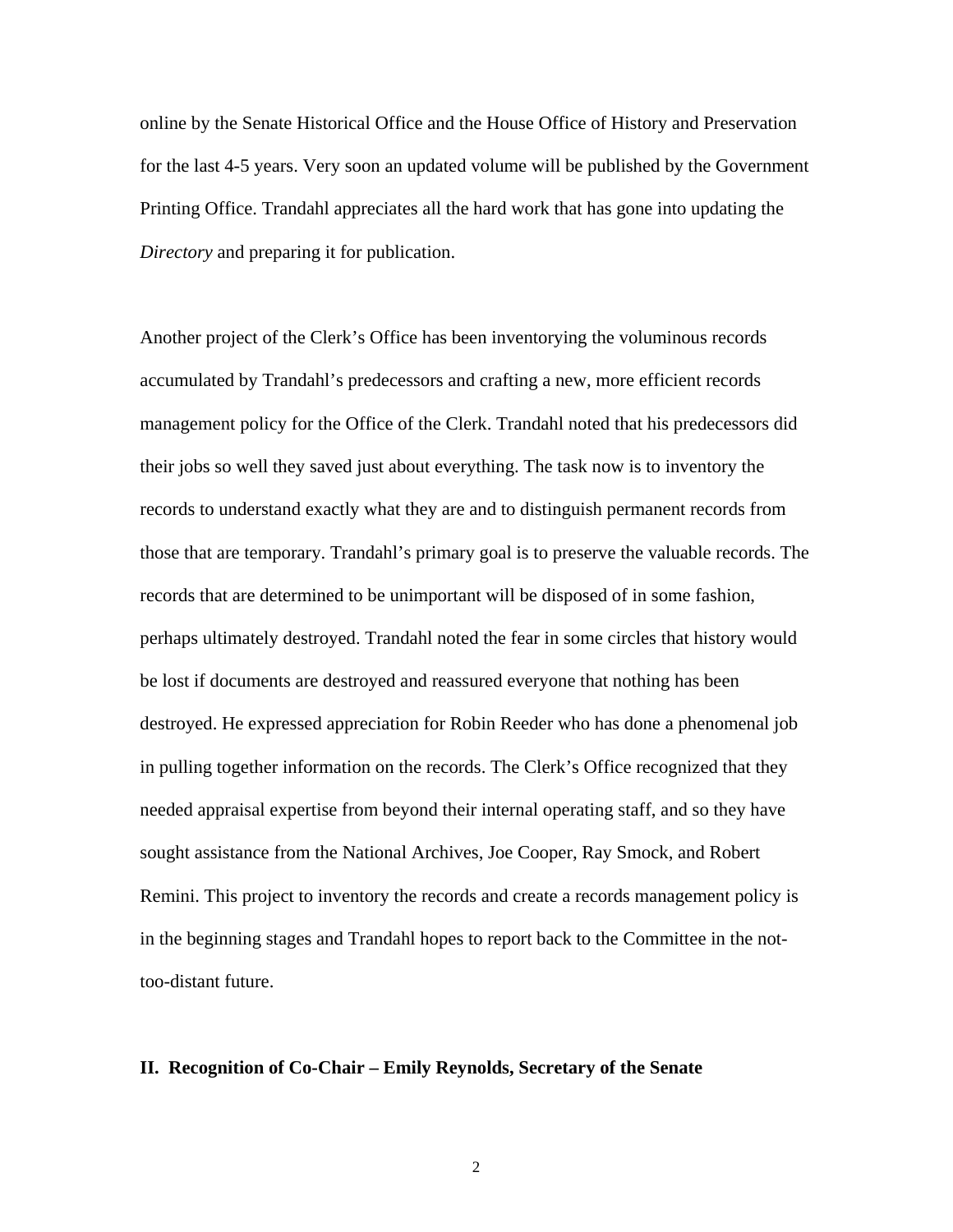Trandahl recognized his co-chair, Emily Reynolds. Reynolds commented on the great working relationship she and Trandahl have with the Committee and with the National Archives. She mentioned that she and Trandahl have spent roughly half their time of late on issues regarding the Capitol Visitor Center. Reynolds said that it will be a wonderful finished product that everyone can be proud of at the end of the day. She appreciates the support and advice of the Advisory Committee.

Reynolds welcomed Rocha to the Committee. She read his biographical statement and found it most interesting. Rocha mentioned that he hopes to add some color to the Committee.

## **III. Recognition of the Archivist of the United States – Allen Weinstein**

Trandahl welcomed Weinstein to the meeting. Weinstein remarked that he was honored to be a member of the Advisory Committee. He heard about the committee's work well before he became Archivist. John Carlin was a remarkably active and committed member of the committee and Weinstein will try to continue in that vein.

Weinstein admired what Jeff Trandahl and Emily Reynolds have done to ensure bipartisan cooperation on records issues. He thanked them for their extraordinary service and expressed his appreciation for the cooperation and support NARA has received from them over the years. Weinstein complimented his old friends Bob Remini and Dick Baker, referring to Baker as the "ambassador of the United States Congress to C-SPAN."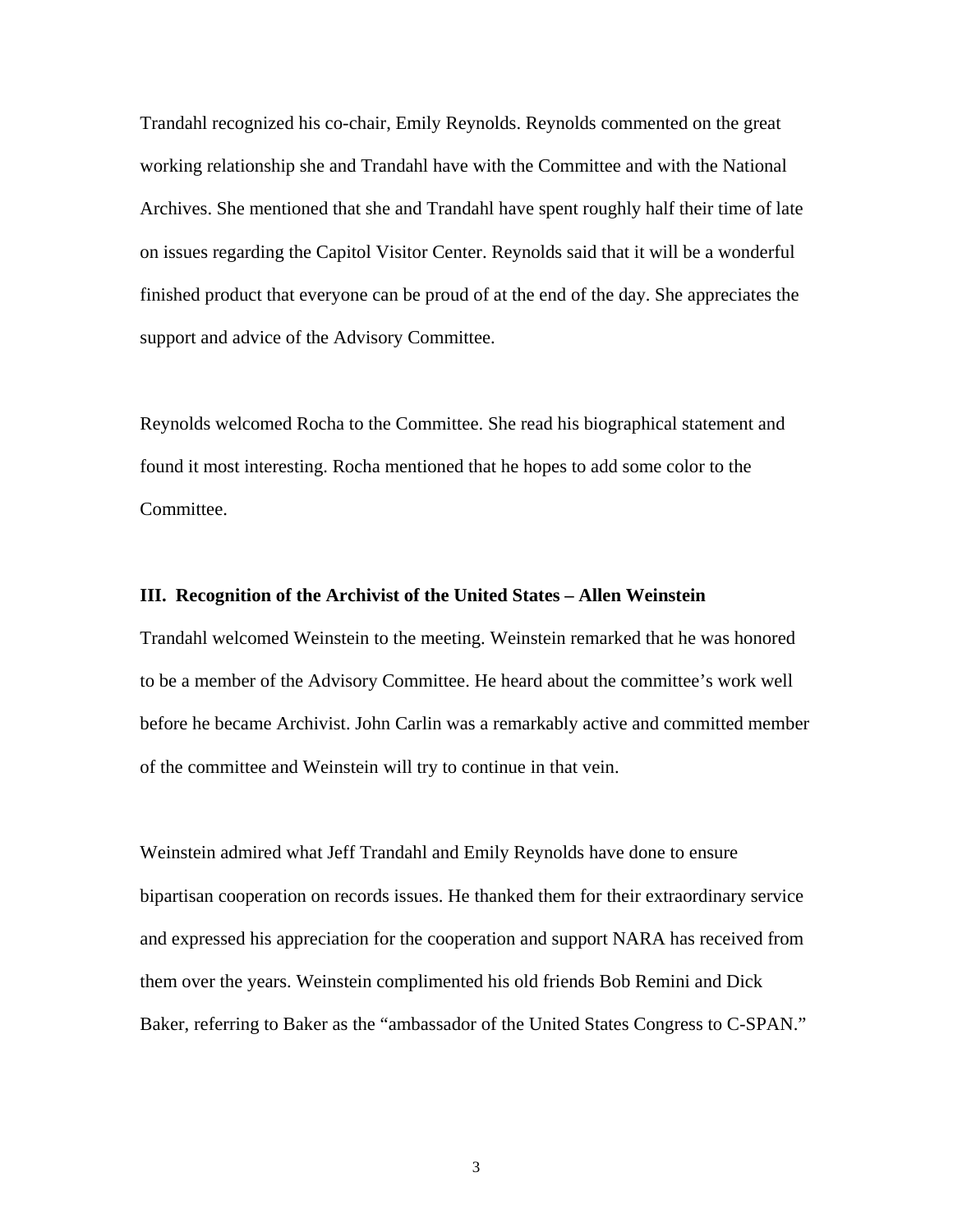He also invited the members to tour the Rotunda and Public Vaults exhibit, and said that NARA is pleased to offer personalized tours to those interested.

For those members unfamiliar with NARA, Weinstein highlighted some of the important developments unfolding at the agency. He noted that NARA consists of Archives I, Archives II, the Washington National Records Center, the Federal Register, 11 Presidential libraries, 14 regional archives, and 17 regional records centers. Weinstein plans to visit every NARA installation this year. He added that NARA is in the process of developing a new Strategic Plan, which will be more focused on educational issues than the current plan.

Weinstein also mentioned the recent opening of veterans' records at the National Archives National Personnel Records Center in St. Louis. More than a million records were released, including the records of VIPs such as Elvis Presley. By opening up these records, NARA is reaching out to the ordinary American, to explain how that person has a relationship to the National Archives. The audience for the opening was filled with veterans.

NARA is very conscious of security issues and takes its responsibilities seriously. Weinstein alluded to the recent sentencing of a man who stole documents from the National Archives. With the coming of the Capitol Visitor Center, he knows that document security is uppermost in the minds of the Senate and House as well, and NARA looks forward to working together on security issues.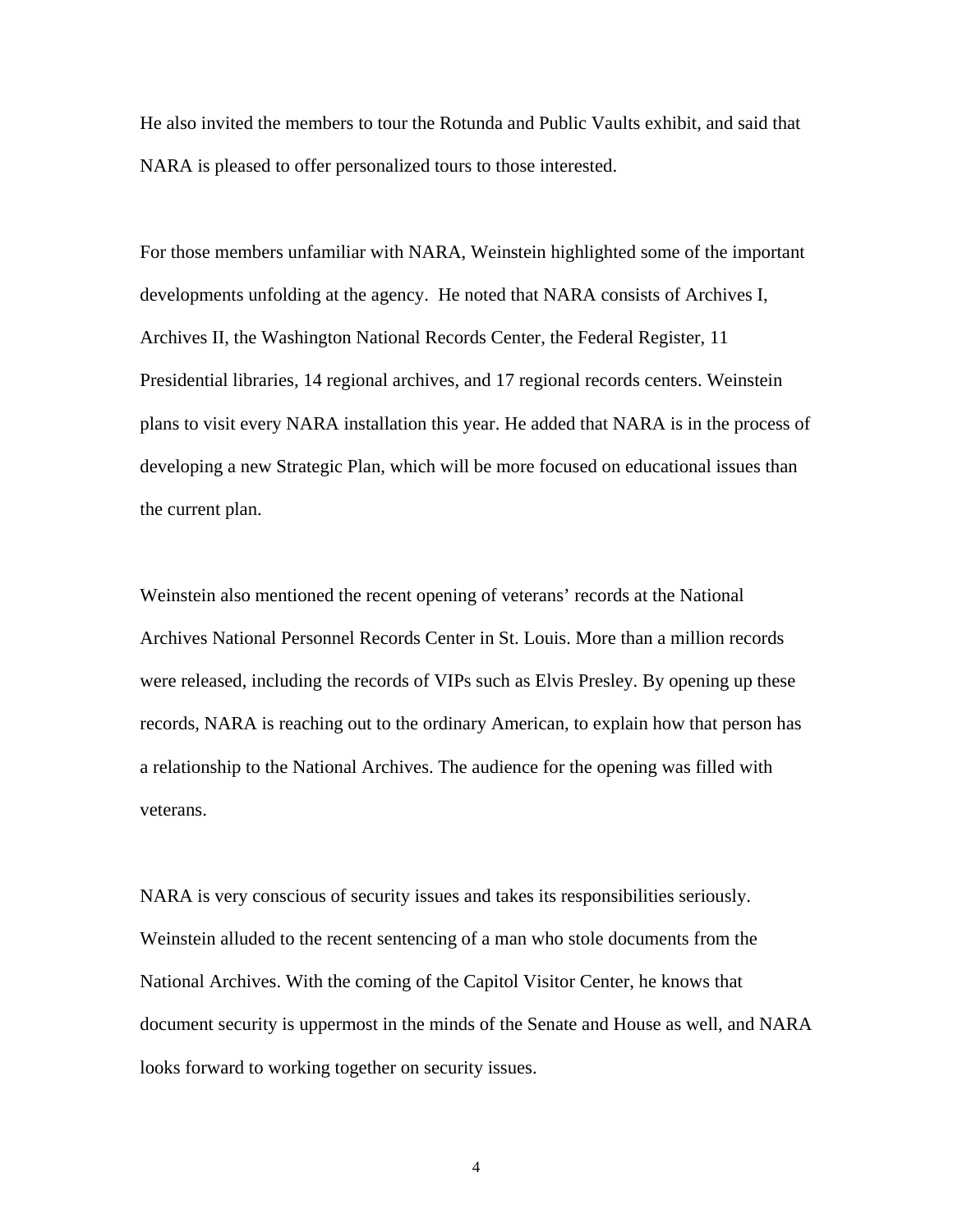Weinstein noted that NARA is hosting several exciting programs in the coming months. During Constitution week, NARA will host a congressional dialog to be broadcast directly into schools, either through C-SPAN or a NARA webcast. House and Senate leaders from both parties will be invited to appear on the panel. The topic will be the issue of checks and balances in the electronic era. What effect has the media had? What effect has new technology had on the ability of Congress to do its job? This will be an interactive presentation, with the panelists taking questions from the classrooms.

The Fourth of July program will feature three wounded veterans of the Iraq conflict reading the Declaration of Independence. Instead of asking a political dignitary to do the reading, NARA chose to honor our veterans this year. Weinstein also announced the restoration of the Magna Carta to the halls of the National Archives. Ross Perot, who owns the copy, will be at NARA for the dedication. The Magna Carta is on loan to NARA and it fits nicely with the three charters.

The Electronic Records Archive (ERA) downselect is coming up in August. Two companies are competing for the contract. The July issue of *Tech World*, an MIT publication, has an article on ERA, which will be of interest to this committee.

Weinstein noted that NARA is also exploring cooperative relationships and partnerships – particularly focused on educational programs – with a range of organizations, public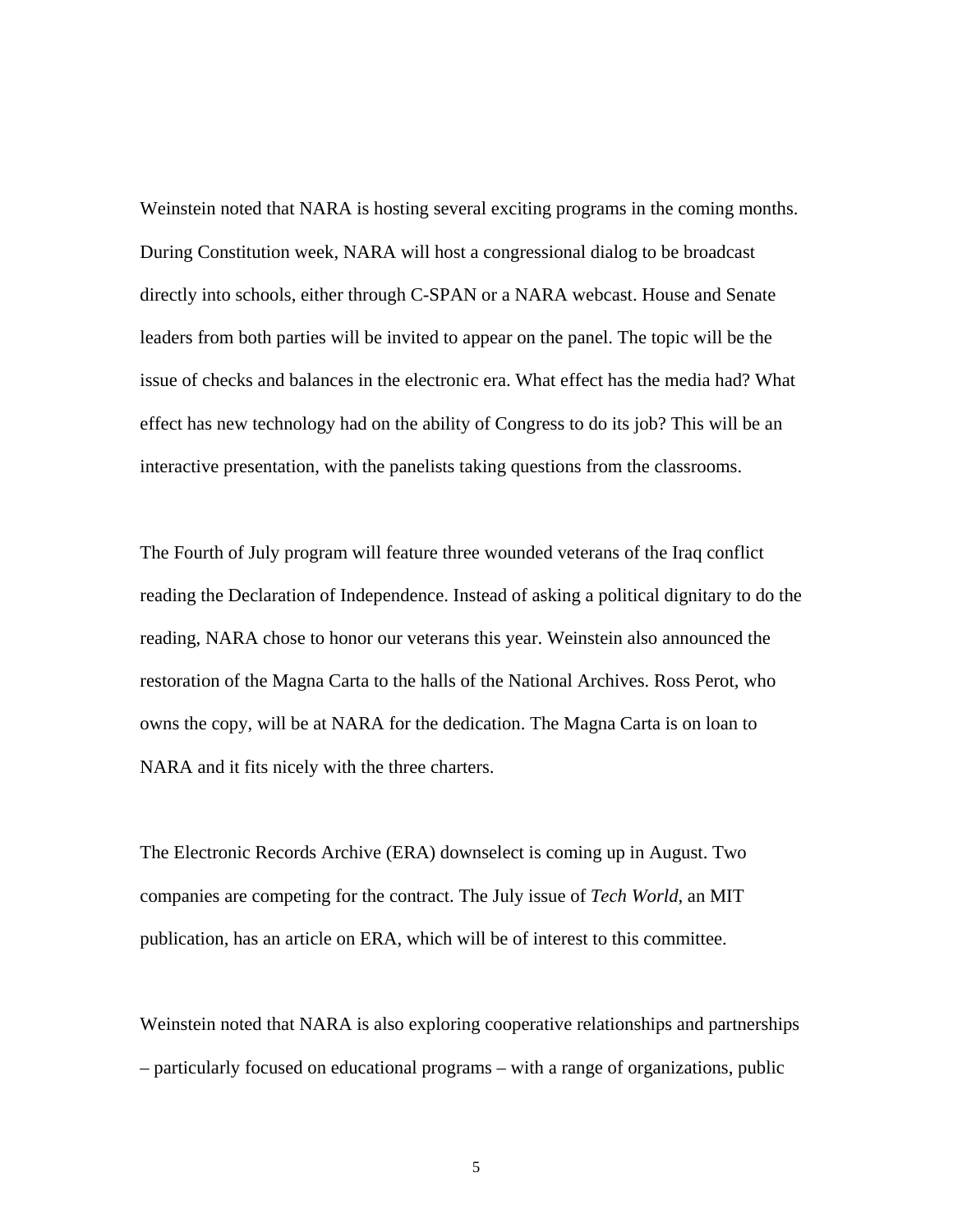and private. Weinstein is exploring ways to work together with James Billington at the Library of Congress (LOC). NARA is also working with archival organizations such as the Society of American Archivists (SAA) and the Council of State Historical Records Coordinators (COSHRC) to bring them into a consultative relationship with NARA.

Weinstein concluded by inviting the Advisory Committee to hold their next meeting at NARA and thanking them for the opportunity to speak. He also mentioned that NARA is proud to provide any help it can to the Association of Centers for the Study of Congress (ACSC).

Trandahl expressed his appreciation for what Weinstein is doing to improve public access to the nation's documentary treasures.

## **IV. Approval of the Minutes of the Last Meeting**

Trandahl moved to approve the minutes from the last meeting, a motion which was seconded and approved.

# **V. Capitol Visitor Center Update on Exhibitry/Construction – Bob Hixon and Carol Beebe**

Trandahl spoke about the Capitol Visitor Center (CVC) which will be a major enhancement to the experience visitors receive at the Capitol. It is over 500,000 square feet with three stories located underground. Although there has been some negative press regarding the inconvenience and expense of the project, the incredible professional staff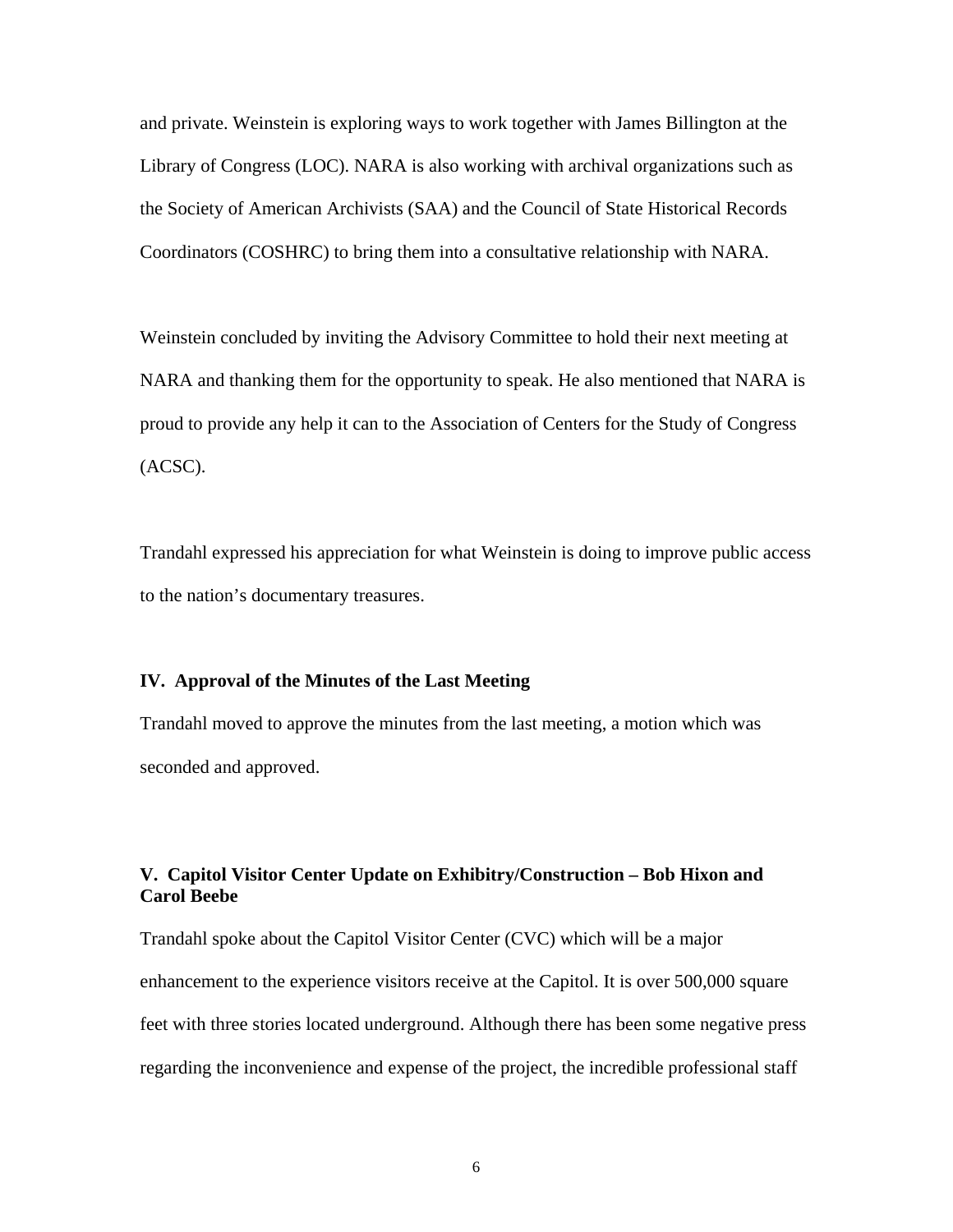has ensured that construction is proceeding well. Trandahl welcomed Bob Hixon and Carol Beebe to the meeting to give an update on the status of the construction and the planning for the exhibit hall.

Bob Hixon reported that the project is 65% complete. The Sequence 1 contract, which involved installing most of the concrete, is finished. They are now well into the Sequence 2 contract which involves the finish work. Stone is now going up in the food service area and in the Great Hall. The quality of the stonework is excellent. It is now possible for visitors to the construction site to see where the orientation theater will be situated along with the exhibit hall and food service areas. Recently, they were authorized to award the contract for the expansion space for the Senate and House.

The base CVC work is expected to be finished in September of 2006, while the expansion work in the outer areas will be done in December 2006 – March 2007.

The exhibit hall's glass work and floor issues have been resolved. Stonework is being selected. The actual construction was not done as part of Sequence 2 but is part of a separate contract awarded May 1. They are about to finish the procurement of the audio visual contract.

Their relationship with Manhattan, the Sequence 2 contractor, is excellent. The team is comfortable with the schedule. They are in good shape concerning funding. Procurements are essentially done with the exception of a stairwell in the Jefferson Building and the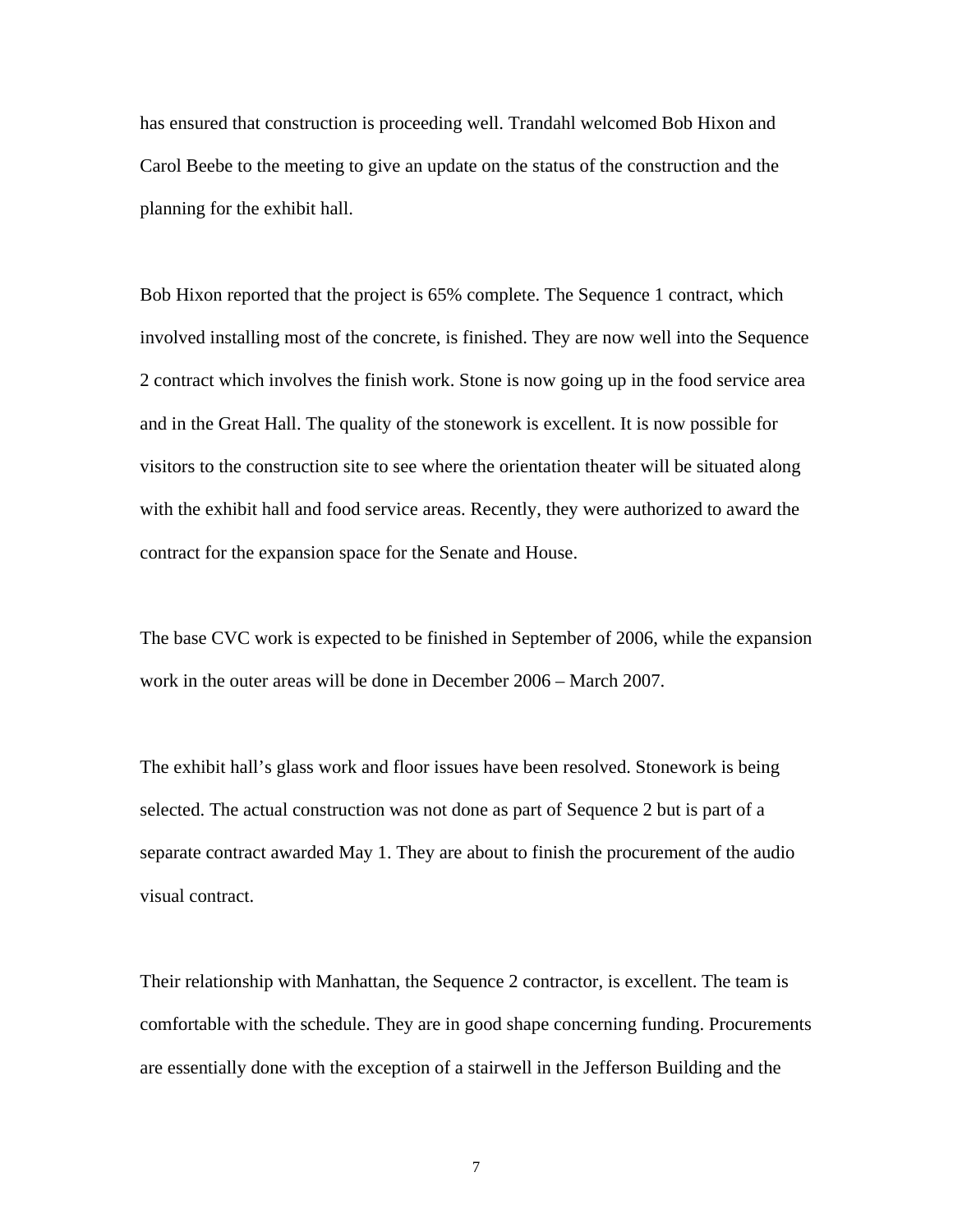House connector tunnel. They are completing the installation of the utility tunnel. The team is excited now that the big hurdles they have had to struggle with are behind them. They are working together to successfully accomplish the remaining tasks.

Carol Beebe, exhibition coordinator, then reported on the exhibition gallery part of the CVC. Marty Sewall, exhibition director, was unable to attend and asked Beebe to send the committee her regrets. Beebe reported that the exhibition gallery is on the lower level of the CVC. It is 16,500 square feet and is divided into several different thematic sections that explore different aspects of Congress.

The main section features a minimally glowing glass floor which separates out the section where original documents and artifacts will be displayed. The main feature of the exhibition gallery is a gently curving marble wall into which are set cases for the display of documents. This section is called "National Aspirations" and focuses on the highest goals and objectives that Congress helps us to achieve as a nation and a people: unity, freedom, common defense, general welfare, exploration, and knowledge. In each of these sections there are 3-4 exhibit cases displaying original documents.

On either end of the gallery are facsimiles of the Constitution. On one end, the three branches of government will be explained. On the other end, the powers of the House and Senate will be the focus.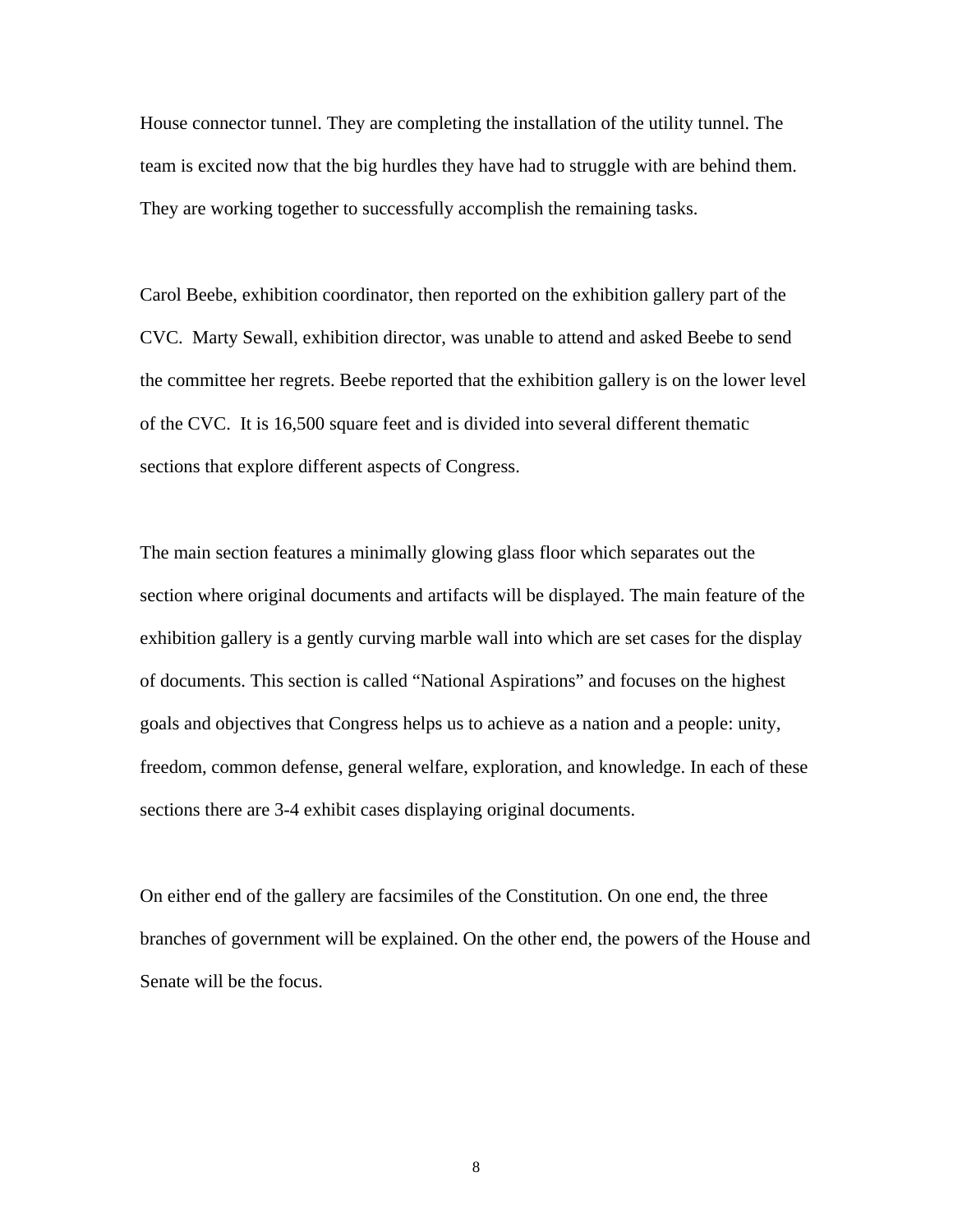On the far wall, in the alcoves, there will be virtual House and Senate galleries. Since many visitors never see the House and Senate chambers, the virtual galleries will open a window on to those worlds. Live feeds to the chambers as well as pre-produced programs about the chambers will emphasize how Congress works.

On the far wall, in the center, there will be a niche which is directly under the east front stairs. Abraham Lincoln's catafalque will be displayed here. The catafalque is the bier upon which Lincoln's casket laid in state in the Rotunda and upon which all subsequent caskets have laid in state. It will be the centerpiece of an exhibit called "The Nation's Stage," which will be a photographic exhibit of the Capitol as the centerpiece of our national ceremonies, such as inaugurations, medal ceremonies, Fourth of July concerts, protests, and demonstrations.

The end walls will feature a photographic exhibit called "Behind the Scenes." This will be a look at the behind-the-scenes people who make the Capitol run: the officers of the House and Senate, staff members, people who work in the barber shop and run the elevators, and many others who populate the Capitol.

Opposite the "National Aspirations" wall will be an interactive section titled "Your Congress, Your Capitol." Twenty interactive touch screens will allow visitors to take a virtual tour of the Capitol building, learn more about Congress, and discover their role in democracy.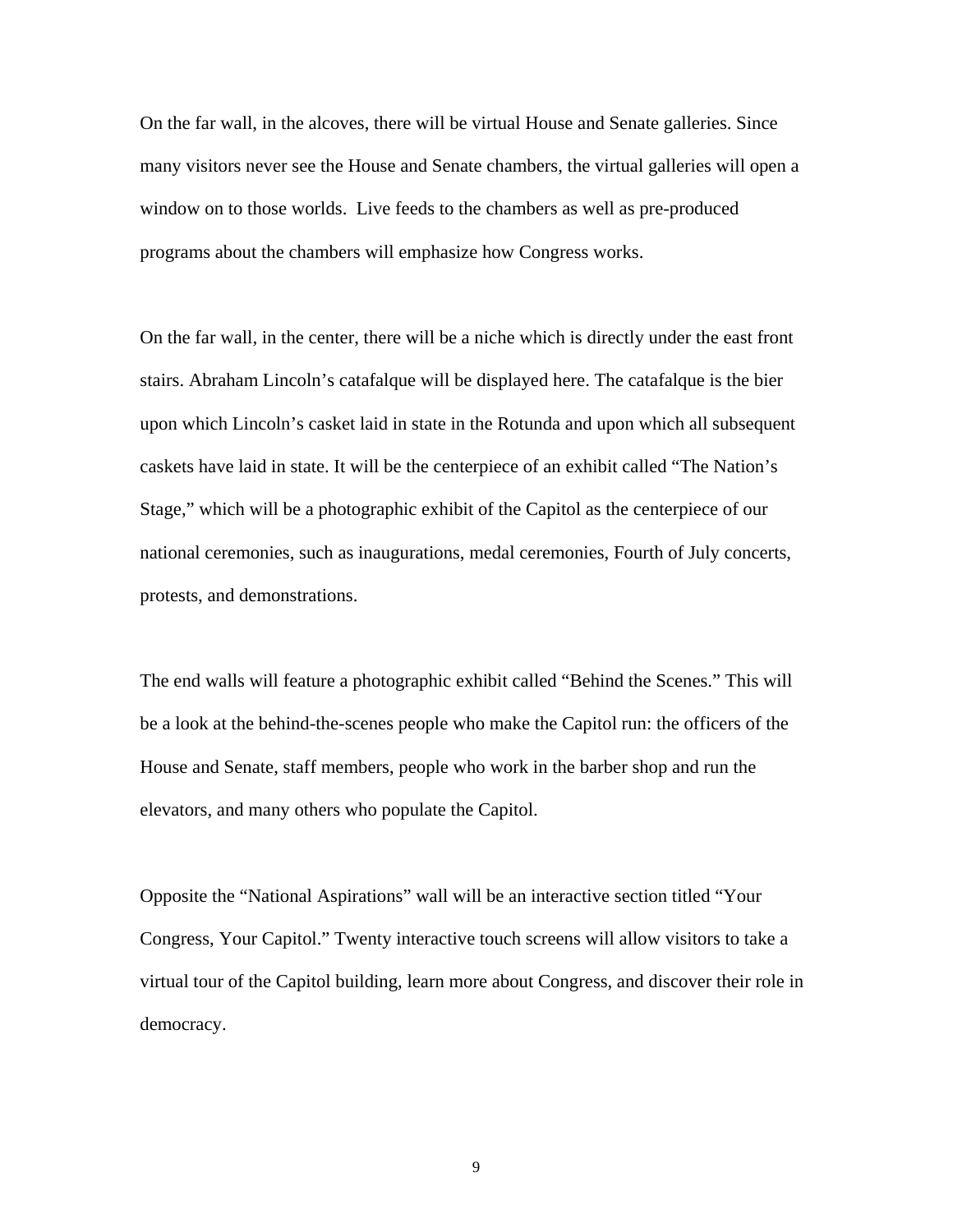Beebe then turned to a more detailed discussion of the "National Aspirations" exhibit and thanked Richard Hunt and Jessie Kratz as well as other members of the Content Working Group for their tremendous support in helping to select documents for display. NARA, LOC, as well as the House and Senate have been involved. A mixture of documents from NARA and the LOC has been selected to be displayed when the CVC opens. In the "Unity" section, Henry Clay's draft of the Compromise of 1850, a Senate record, will be displayed. In the "Freedom" section, the Senate revisions to the House passed Bill of Rights and the 19<sup>th</sup> Amendment will be displayed. Under "Exploration" will be displayed President Jefferson's confidential message to Congress proposing the Lewis and Clark Expedition, which is a House record. It is hoped that visitors will gain an understanding of the importance of records themselves but also the great work that Congress has done and how that has affected them in their daily lives.

Trandahl remarked on the four million visitors to the Capitol a year. It might be said that the current tour and the experience visitors receive get failing grades. Very little is shown or explained to the visitor. The CVC will be a building solely focused on enhancing the visitor's experience. Trandahl then focused the discussion on the selection of documents for display. Constructing the CVC is one part, but the second major part is how are the documents selected, how long can they be publicly displayed, and how will rotations be worked out. The archives working group has addressed many of these issues.

Weinstein said excellent work has been done but he had two suggestions. First, he was not certain he understood why the Compromise of 1850 is in the first Unity window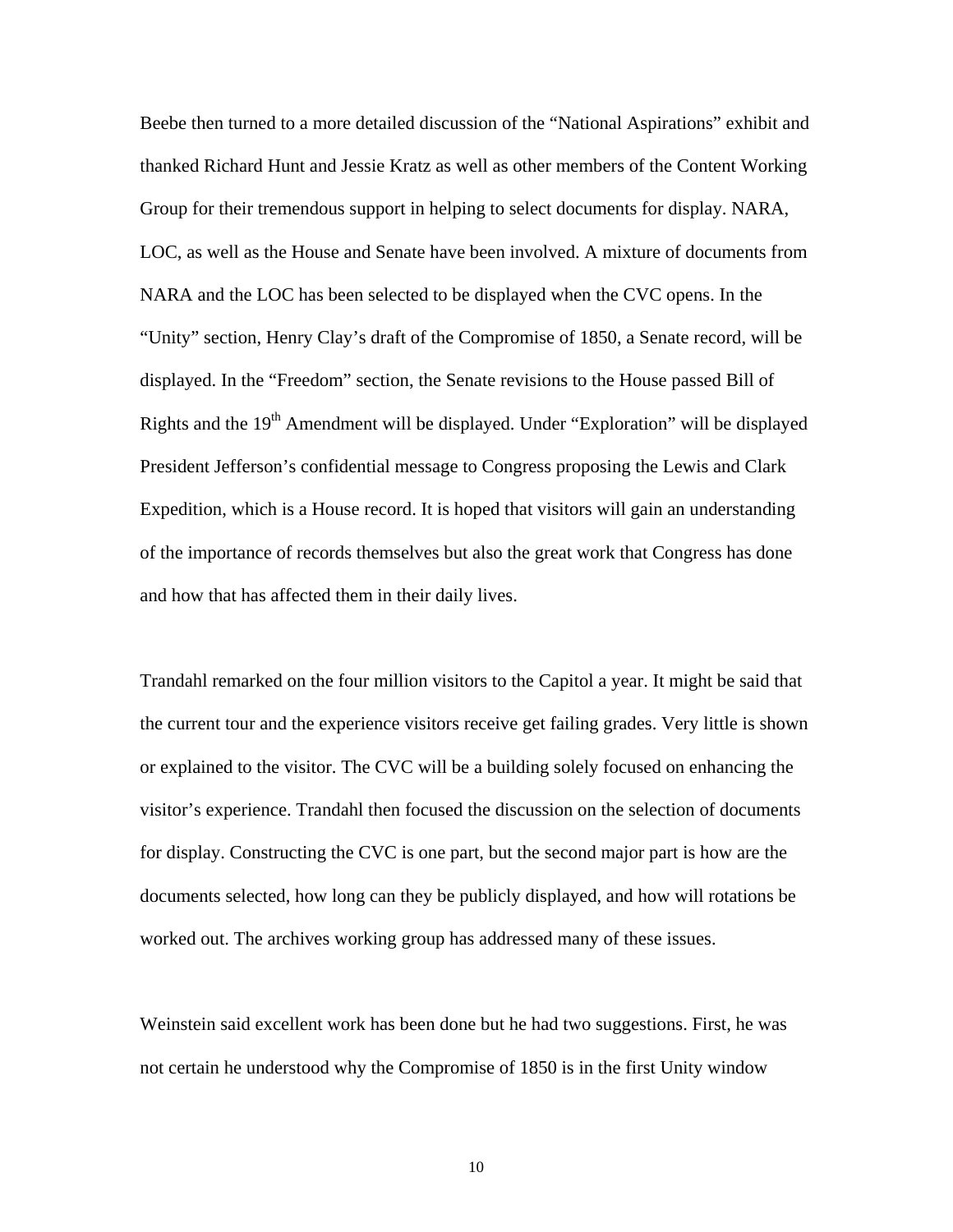followed by the Revolution and the Constitution. If he were doing this exhibit at the Archives, he would start with the Revolution, then focus on the Constitution and the first Congress, and then go on to feature the  $13<sup>th</sup>$ ,  $14<sup>th</sup>$ ,  $15<sup>th</sup>$  Amendments or something that similarly transformed the country.

Beebe responded that the documents in this section of the exhibit do not have to be viewed in a linear or chronological fashion. They speak to the universal and timeless themes that define our nation. Furthermore, visitors must be able to approach this part of the exhibit at a variety of starting points.

Weinstein brought up the documents selected for the Education section. Many things have happened in this country since the Northwest Ordnance. He suggested that the Brown v. Board decision might give visitors a sense of where we have come from there to here.

Beebe said that the documents will rotate every six months and different eras will be featured in different rotations. The founding era is highlighted in the first exhibit rotation, but so are accomplishments in more modern periods. There is a lot of story to tell and unfortunately they cannot tell the whole story at once. It is a blessing and a curse to have such a wealth of documents to choose from. They want to tell a comprehensive story, yet the constraints of the gallery and the exhibit cases dictate the parameters.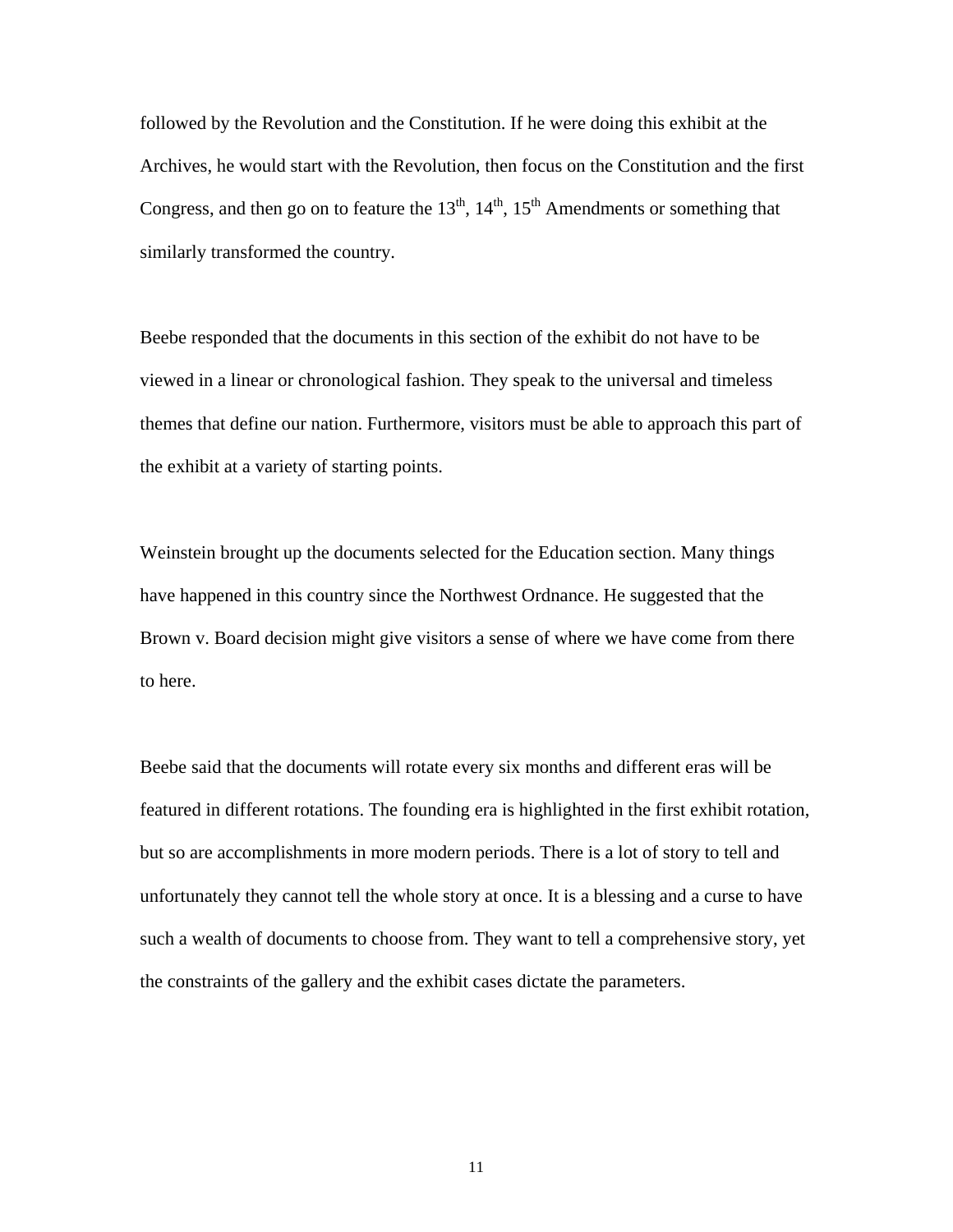Joseph Cooper reported that he was bothered by some of the exhibit. There needs to be more emphasis on the salience of issues to modern viewers. Post roads were very important in the  $19<sup>th</sup>$  century but they won't attract the attention of most visitors. There are some salient pieces of legislation that are not in the exhibit and some things that are not salient that are present. Cooper mentioned the Interstate Commerce Act, food and drug legislation, and Social Security as examples of salient legislation. The exhibit is too  $19<sup>th</sup>$  century oriented and not oriented enough towards the  $20<sup>th</sup>$  century. The "Unity" section also bothered him. In this section, you want to show deliberation and how Congress puts the country together. This is difficult to show, and the Compromise of 1850 is not a good illustration as it was a failure in two years. It is an example of failure, not unity.

Robert Remini said he has a problem with the word "unity." It is the wrong word. The word should be "union." The founding fathers were concerned with union. The preamble of the Constitution is about trying to establish a union. The word union is repeated again and again. That is the main theme and that should be shown first. Reaching to the Compromise of 1850 jumps 60 years into what is hoped a success in bringing sovereign states into a Congress. Congress did not mean then what it means today. Then, it meant independent states coming together in order to solve problems. The exhibit needs to show how the effort was made to bring states together to provide a single union.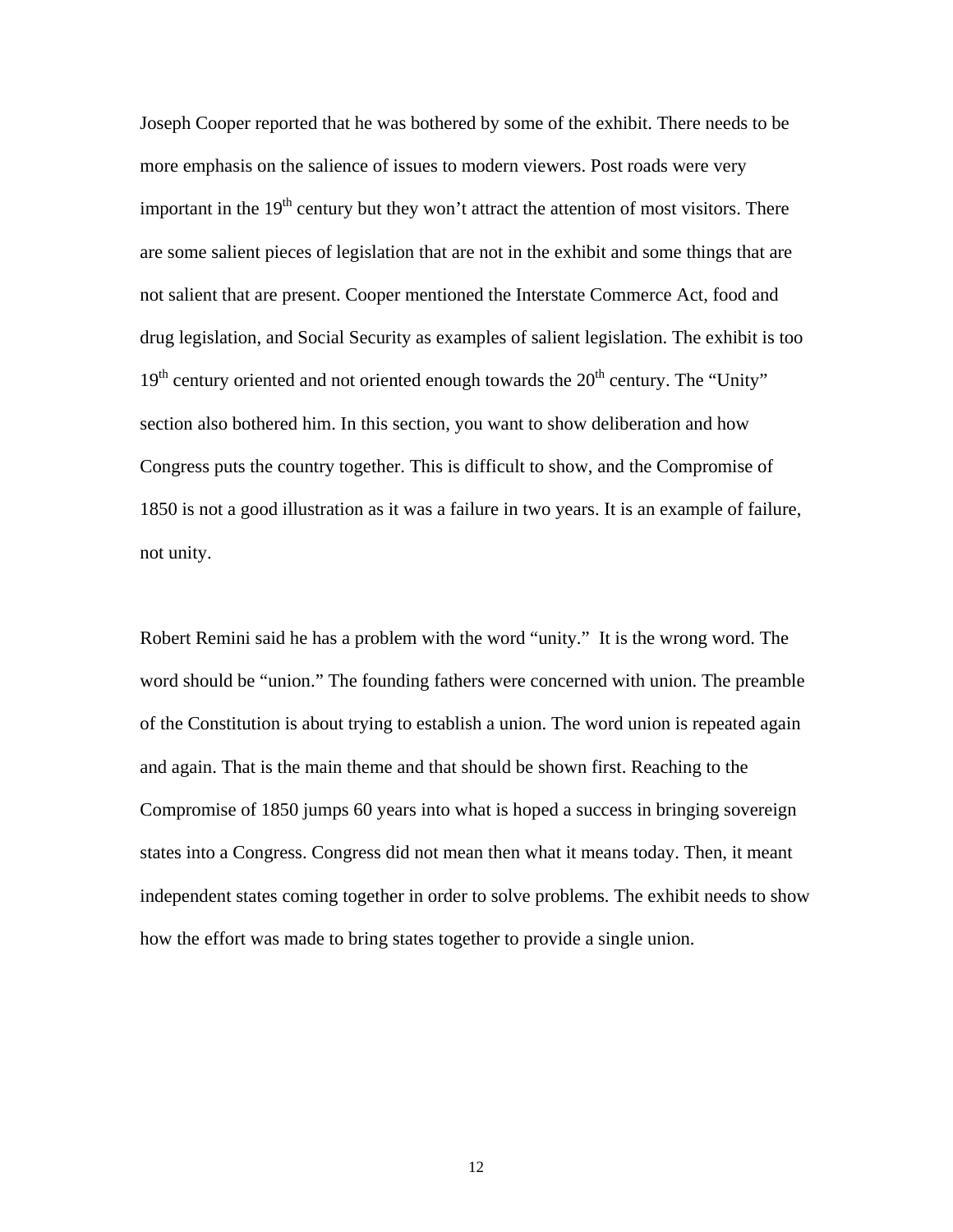Trandahl mentioned how Remini, Cooper, and Weinstein were good examples of the 30 people who put the exhibit together and none of whom had the same ideas. The process of selecting themes and documents has been going on for nearly four years.

Cooper mentioned how the exhibits will rotate and there will be opportunities to show more documents later.

Remini said that the opening exhibit should really emphasize the theme of the Congress and what their main job was at the beginning. He then jokingly added, "Aren't you glad you invited me?" Weinstein also joked that there were too many historians around the table.

Trandahl invited everyone to tour the construction site of the CVC after the meeting.

Richard Baker added that the other side of the "National Aspirations" wall will have a chronological history of Congress and address many of the concerns expressed here today. Beebe added that the history of the House and Senate as separate institutions will be explored as well as the art and architecture of the Capitol building.

## **VI. Association of Centers for the Study of Congress – Karen Paul**

Karen Paul spoke about the third meeting of the Association of Centers for the Study of Congress (ACSC) which was held May 4-5. In many respects, it was the best meeting yet. Congratulations go to Richard Hunt for hosting a stimulating, satisfying, and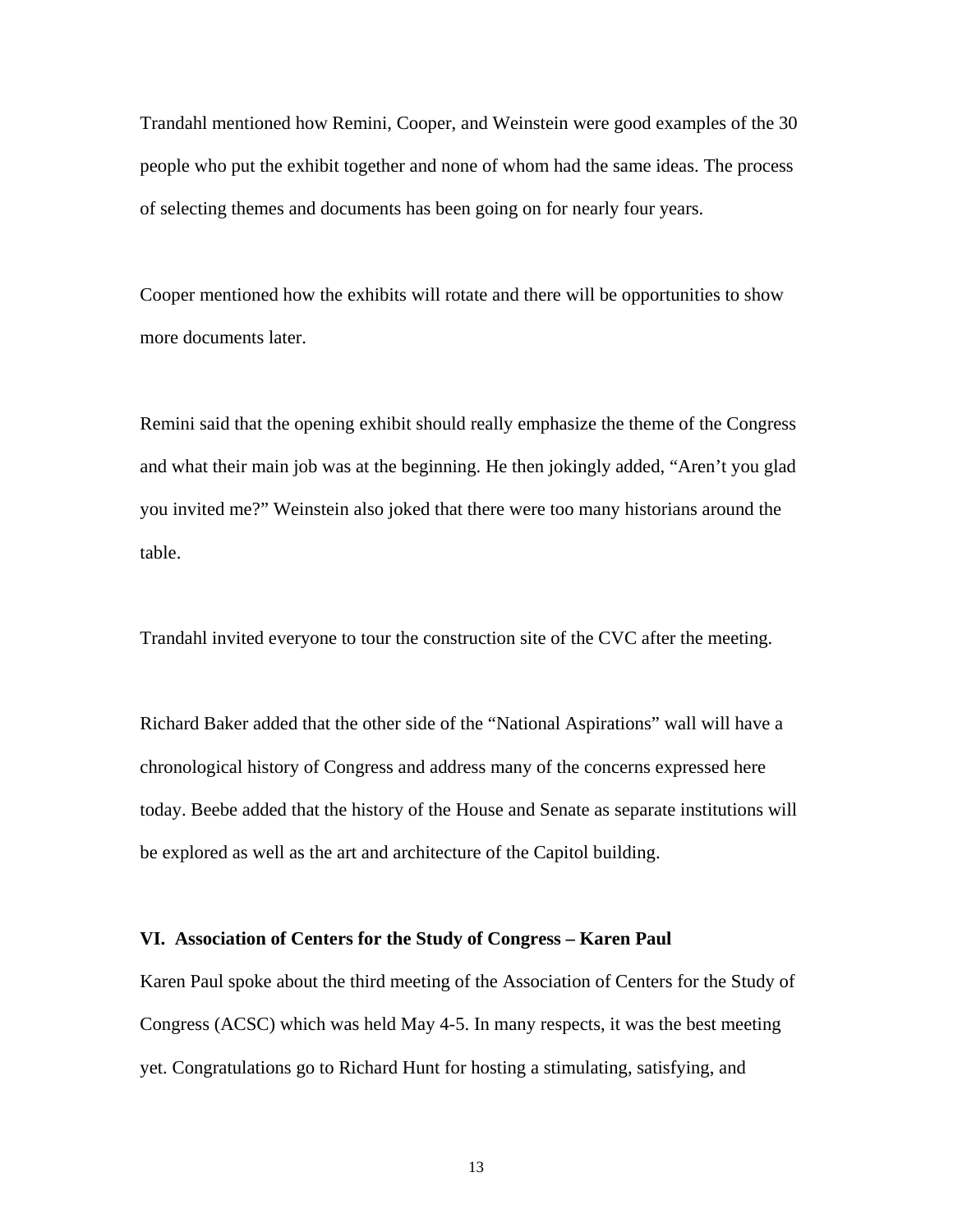informative meeting. Paul also thanked Emily Reynolds and Joe Stewart for hosting a truly splendid dinner at the Capitol, enjoyed by everyone. The ACSC appreciates immensely the support and encouragement that the Advisory Committee has given and continues to give. Paul mentioned the opportunity enjoyed by Dr. Peggy Gordon Miller, President of South Dakota State University, and her vice president of development, Steve Erpenbach – who are interested in establishing a Daschle Center – to attend the conference and learn about the centers and what they do. They were able to meet with some of the most experienced people in that area and they appreciated it very much.

Paul stated that the meeting was the best yet for three reasons. First, more centers attended than ever before. There were 56 registrants as opposed to 29 at the first conference. Forty-two centers now belong to the ACSC. Seven new centers joined just prior to the conference. Second, the program was particularly strong. The participants had the opportunity to learn about the latest and most innovative works in congressional history and their reliance on congressional records. The attendees were able to question authors about their research needs and wishes. A lot of information was provided on potential funding sources for projects to help centers begin to meet those needs. The program also spotlighted exhibit planning, design, and execution which is a topic of wide interest among all the centers. Lastly, the meeting was the best yet because of the successful business meeting. A committee was set up to study and recommend a dues structure which is much needed. Another committee is working on the  $501(c)3$  status of the Association. A working group was set up to recommend a strategy to proceed with NEH grants. There was no trouble filling the committees with excellent people.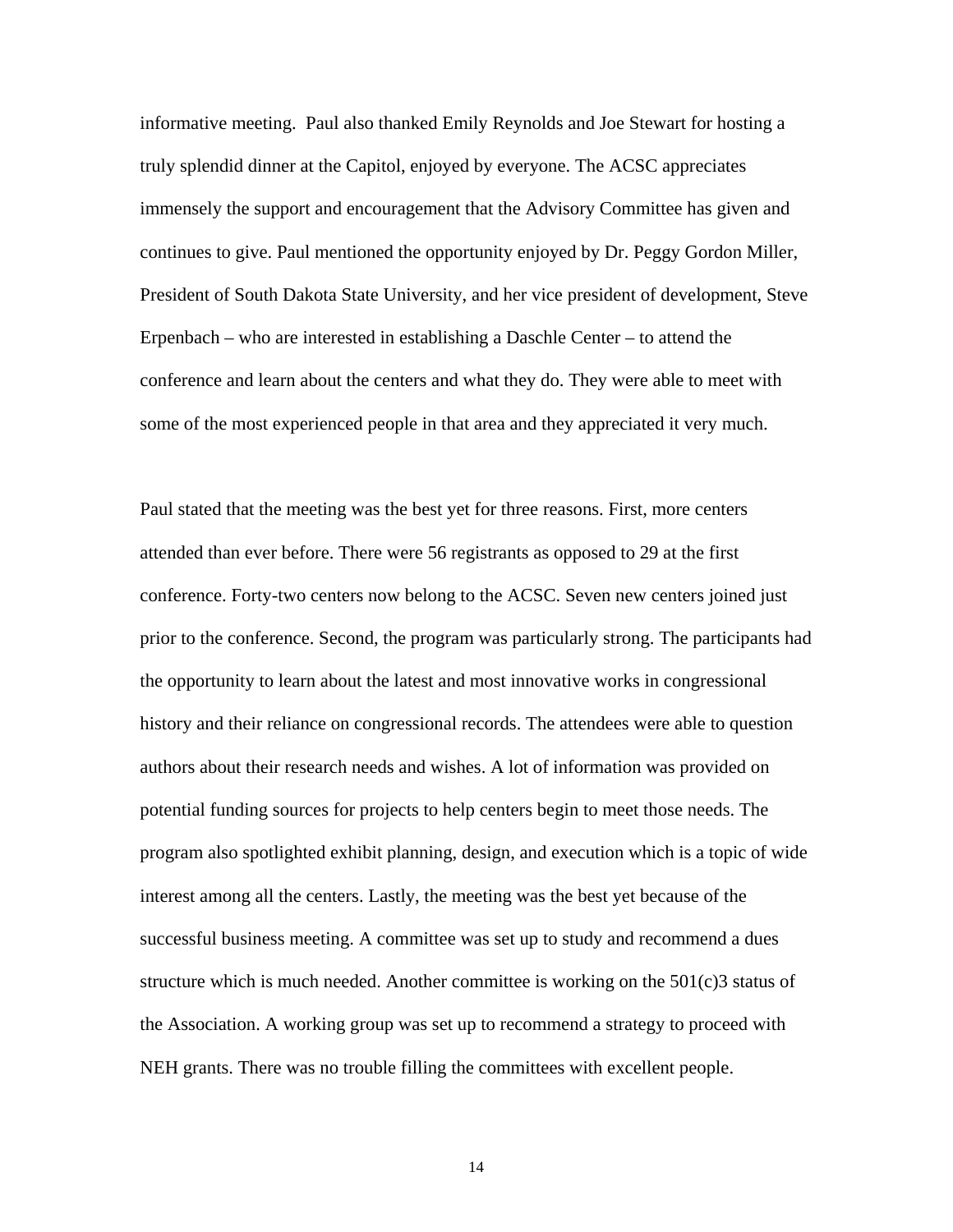In conclusion, Paul feels there is now a framework in place to create a viable association.

Hunt stated that there are now 42 centers represented in the ACSC but there is not yet one in every state. That is the goal because then we can use that as leverage to reach into every community in every state. The Center for Legislative Archives can collaborate with the centers and the teachers associated with those centers to expand its reach.

Weinstein mentioned that the ACSC is now at a critical point and needs to do two things before it can move forward in a completely effective way. First, Hunt and the others who have cared for the Association need to sit down, perhaps between the major meetings, and try to define the purpose of the Association. This will be a difficult statement of purpose to write – owing to the variety of purposes – but they already have a running start. The Association needs to define both what the inclusiveness factor will be and what the exclusiveness factor will be. Second, at the next meeting there should be a founding document stating here is why we have gathered together and here are the principles to which we adhere as members. Then, there should be a signing ceremony where the members agree to accept the principles and pay dues. Weinstein mentioned that NARA is happy to provide assistance and also to host future meetings.

Trandahl spoke of the need for better support for congressional papers. These papers leave the custody of Congress and go with the individual, hopefully making it into university systems. Trandahl wished we could find financial mechanisms to help the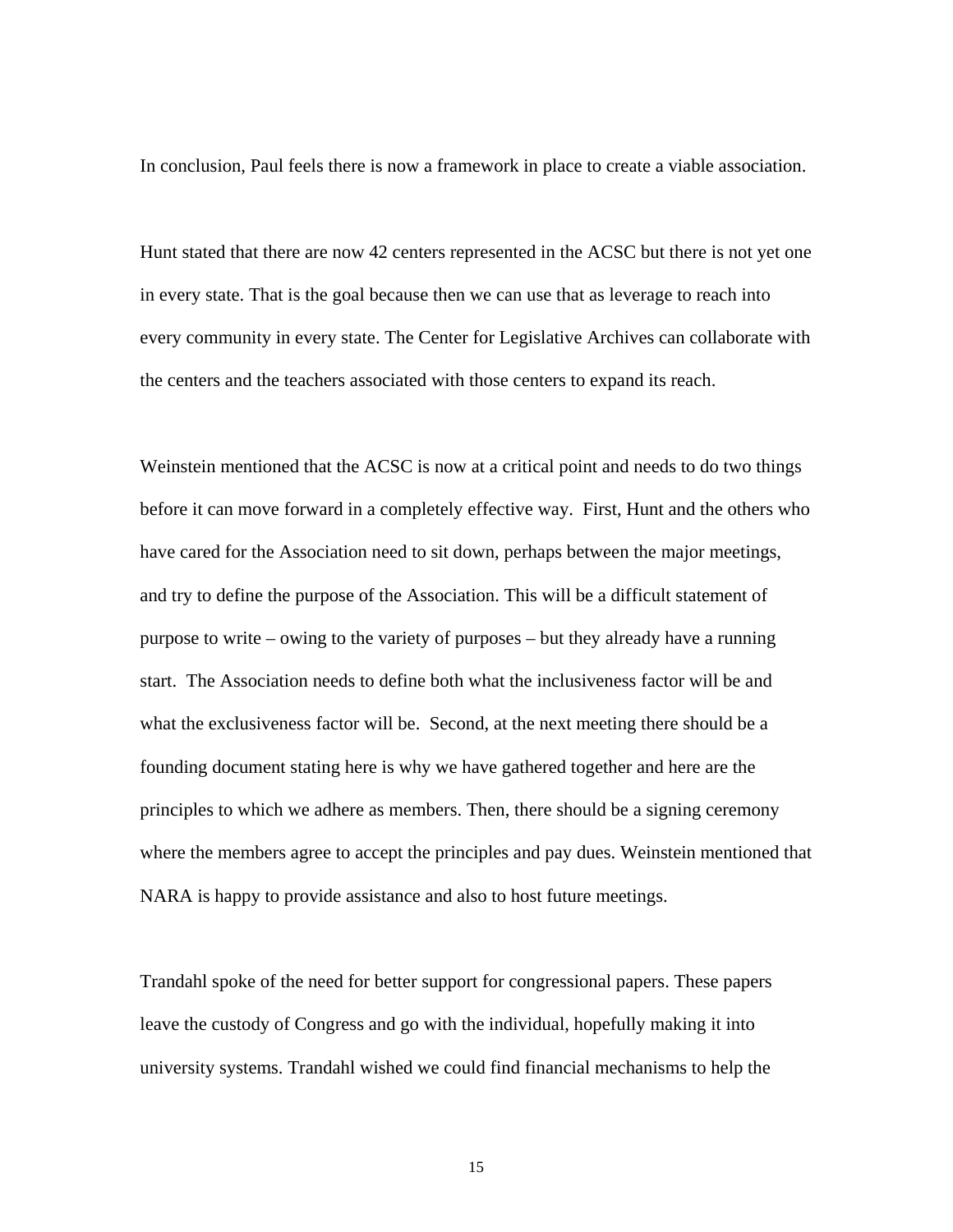universities. At the same time, whatever funding is provided should not come at the expense of National Archives. We need to be creative in coming up with solutions. If there is not a system to capture these documents, the vast majority may be lost.

## **VII. Institute on the Teaching of Congress and the Presidency – Alan Lowe**

Lowe reported on the Institute on the Teaching of Congress and the Presidency which was hosted by the Howard Baker Center the past week. The Baker Center has a mission that at its core is about educating students and others about our means of public governance. The Baker Center believes that students must achieve higher civic awareness before they can discharge their civic responsibilities. They need to understand how the system works and the history before they can be effective participating citizens. The Baker Center has accomplished this mission in a number of ways including this summer institute but also, for example, at a recent summit which it hosted in Nashville and which brought together people to talk about the importance of civics in the curriculum.

Lowe attended the Texas Humanities Institute on Congress and American History the previous summer which was hosted by Mike Gillette in Austin. He found it a wonderful and inspiring experience and returned to Knoxville determined to hold a similar event in Tennessee. Before working at the Baker Center, Lowe worked for many years with NARA's Presidential Library system, so he knew right away that he wanted to include the presidency even more in the discussion and to talk about the relationship of Congress to the presidency.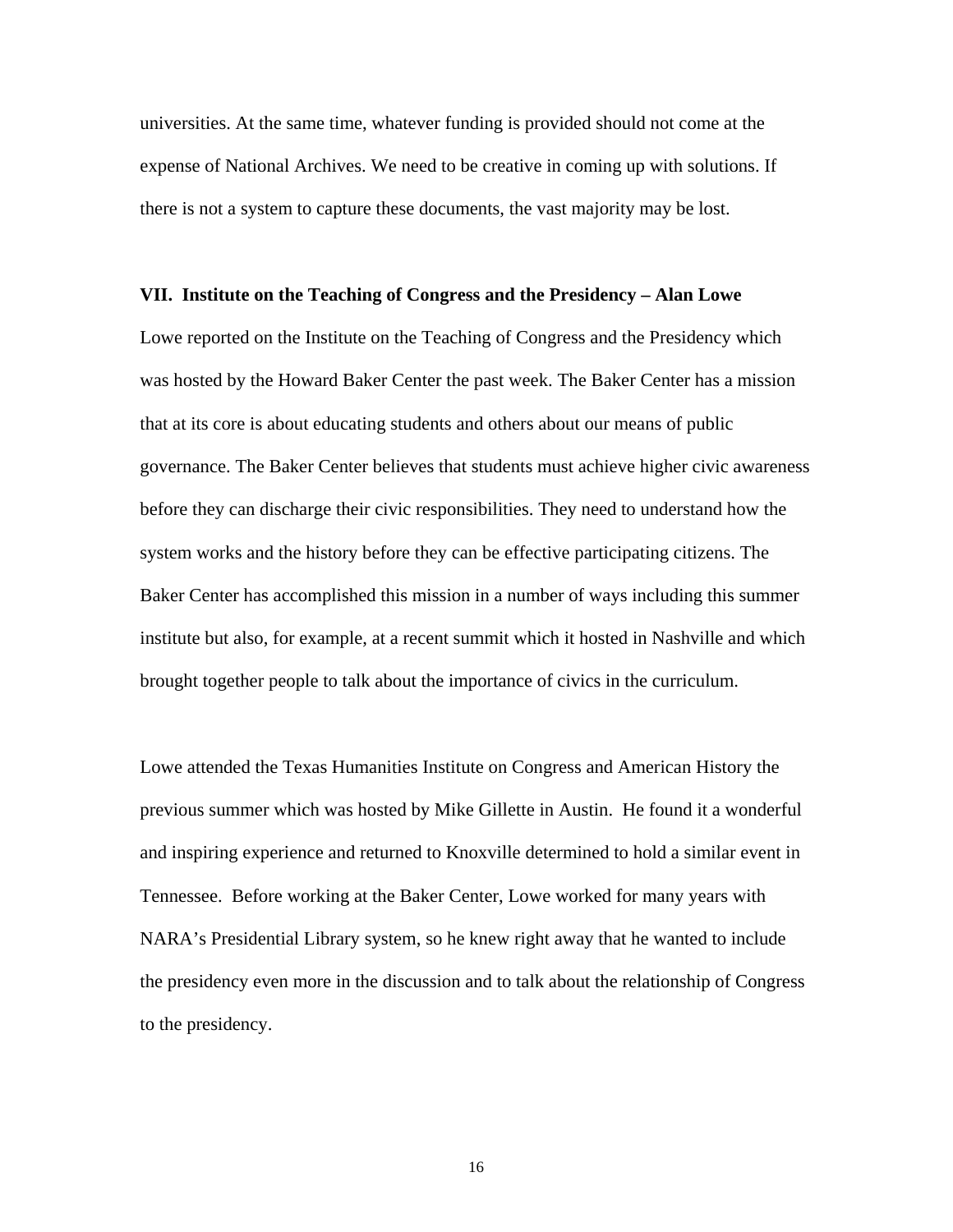Using Gillette's successful model and getting advice from his friends around the table, including Richard Hunt, Dick Baker, Emily Reynolds, and Joe Cooper, the Baker Center put together a stellar lineup of 27 expert speakers for a four-and-one-half day institute. The goal was to give teachers great content to take back and use in their classrooms. In the mornings the teachers heard from the speakers, and in the afternoons they participated in workshops, thinking of ways to put content to use in their classrooms and to begin drafting lesson plans. Charlie Flanagan from the Key School in Annapolis led the workshops. In addition, Hunt and Christine Blackerby from the Center for Legislative Archives led a well-received workshop on Congress and war-making powers. The teachers especially loved the use of facsimile documents and Lowe hoped to increase the use of this in future institutes.

The Baker Center talked with local school leaders, civic groups, and non-profits on how to best contact and involve interested teachers. Teachers had to apply, write why they wanted to be a part of the institute, and give references. The Baker Center ended up with 23-24 teachers who all proved to be dedicated and engaged participants. For the out-oftown teachers, the Baker Center provided dorm accommodations and money for meals.

The institute was a little costly but not as much as originally thought. They received some funding from a group called The Great Schools Partnership, a local non-profit, as well as from the Tennessee Department of Education and the University of Tennessee's College of Education, Health, and Human Services. Free computers were donated for the week and the University of Tennessee Law School provided the institute with free space.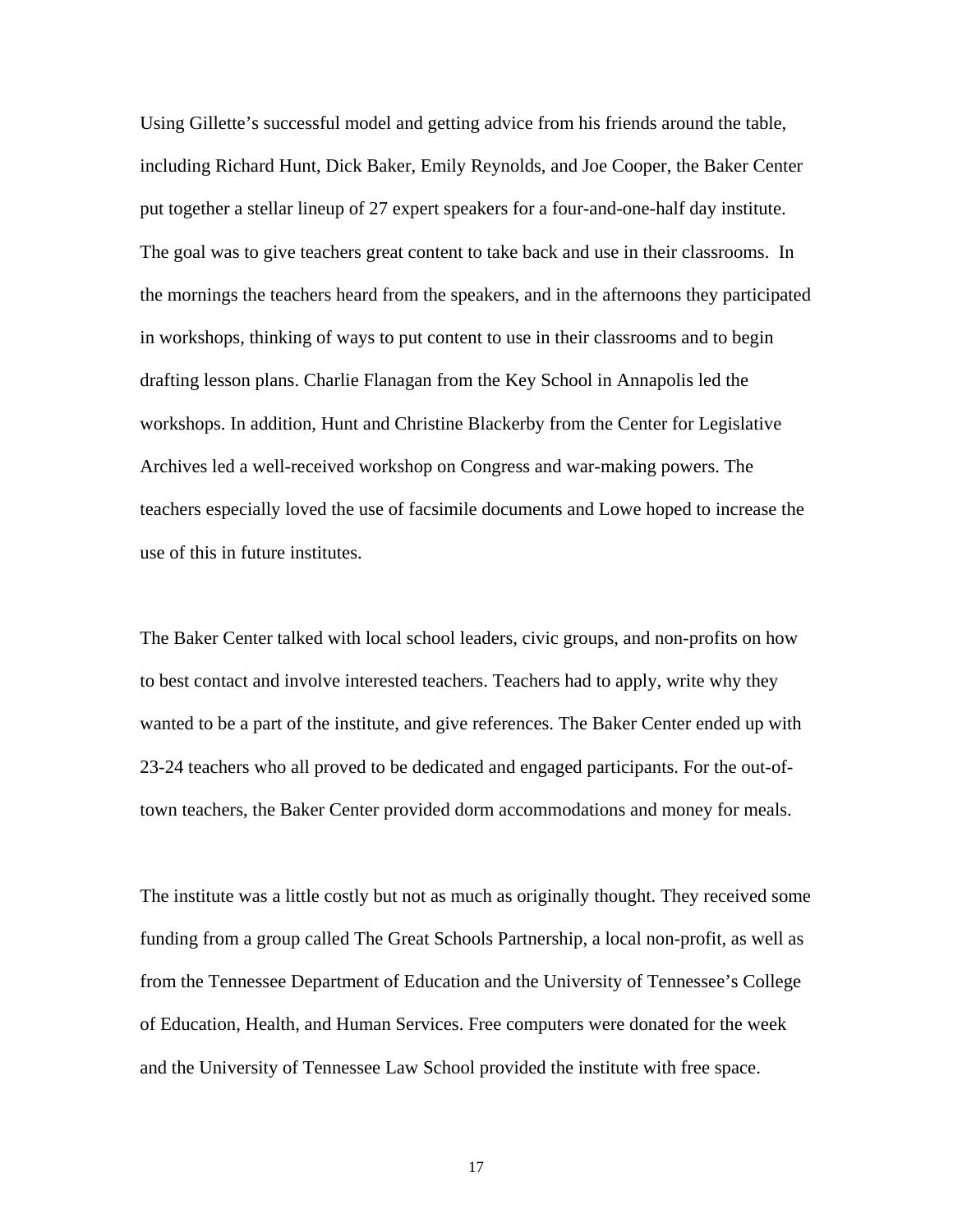The feedback from the teachers and speakers was overwhelmingly positive. One teacher at the graduation dinner said it had been the greatest experience of his professional life. When the teachers left, they had seven draft lesson plans in hand. The Baker Center plans to continue working with the teachers throughout the fall to further hone those lesson plans. The Baker Center worked hard to choose topics based on Tennessee curriculum requirements, which the teachers appreciated. In the future, the institute will feature expanded workshops to help teachers draft lesson plans.

The teachers that participated now form a core group to work on other Baker Center educational initiatives, as well as to be the eyes and ears in the school system for the Baker Center. A partnership was formed which will improve the state of civics and history education.

Remini asked if there was an ongoing relationship between the University of Tennessee Center for the study of the three Tennessee presidents, Andrew Jackson, James Polk, and Andrew Johnson, and the Baker Center. Lowe replied that the Tennessee Presidents Center provided speakers at the institute, and the two centers have collaborated on other projects. The Baker Center's emphasis is more on the modern age than the 19<sup>th</sup> century, but there are lots of ways to partner and collaborate, and they hope to do more in the future.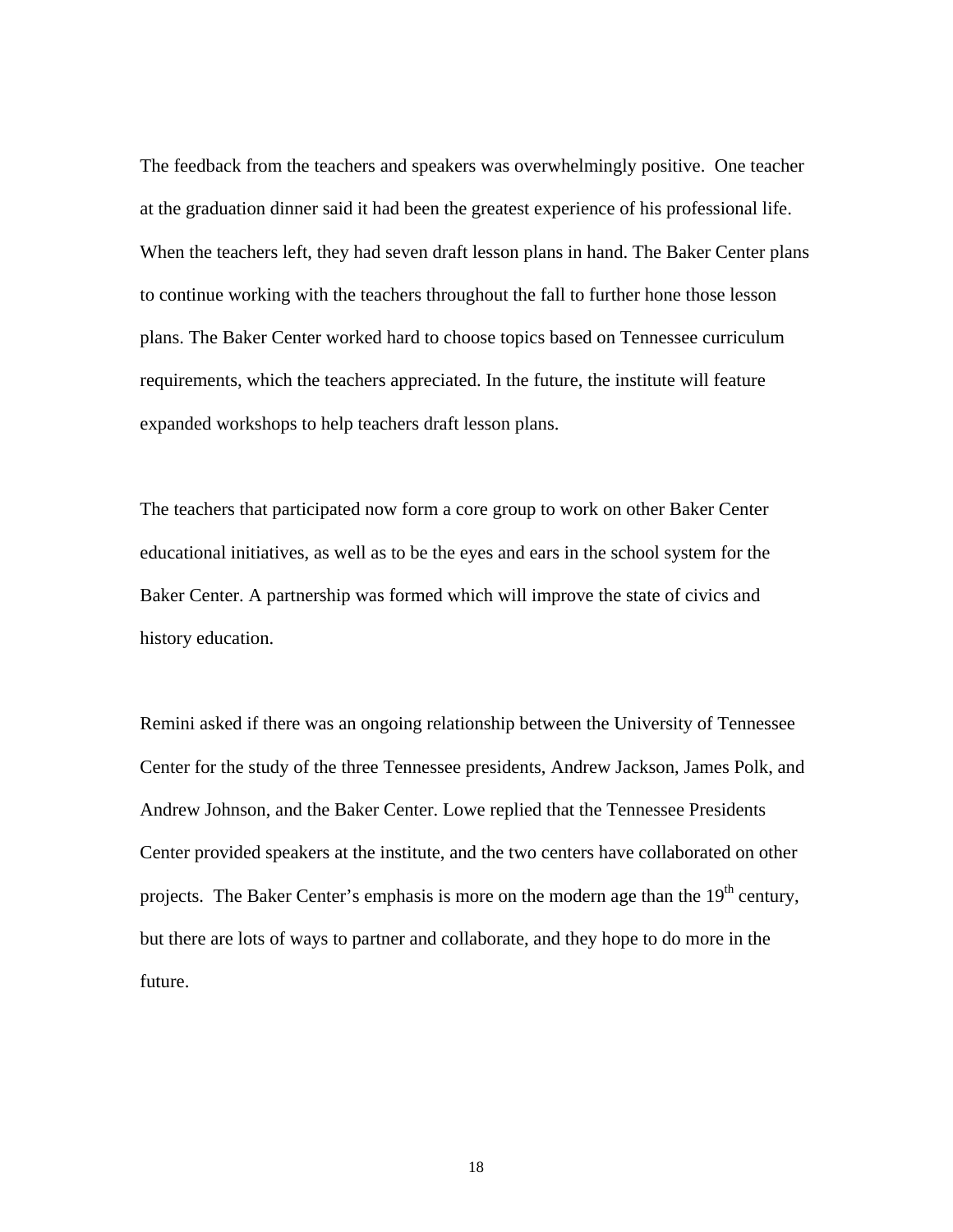Weinstein suggested that next time they may want to bring in some of the amazing political talent that Tennessee has displayed over the last several decades and invite Al Gore, Bill Brock, Lamar Alexander, or Bill Frist to speak. Lowe replied that they would love this. Senator Baker addressed the institute on its first day and it was a very special treat for the teachers.

Reynolds said it was great to see Senator Baker and as a Tennessean, she was very thankful to Lowe and the rest of the Baker Center staff for putting on such a wonderful institute. She hopes others will continue to emulate the model.

Remini asked if there were any plans to publish the proceedings. Lowe responded that not at this point, but they will consider it. They video-taped the proceedings and that will be available on their website.

Cooper remarked that one has to study Congress in relation to the Presidency. Weinstein said that you cannot study the Presidency without understanding Congress and he hopes the Presidential Libraries will focus more on the role of Congress.

### **VIII. Congressional Web Harvest – John Kane**

Kane reported on NARA's web harvesting project. NARA determined the content of federal web sites to be records of archival value that should be preserved and made available for future generations. After preliminary explorations, NARA conducted a harvest, or automatic collection, of federal web sites at the end of President Bush's first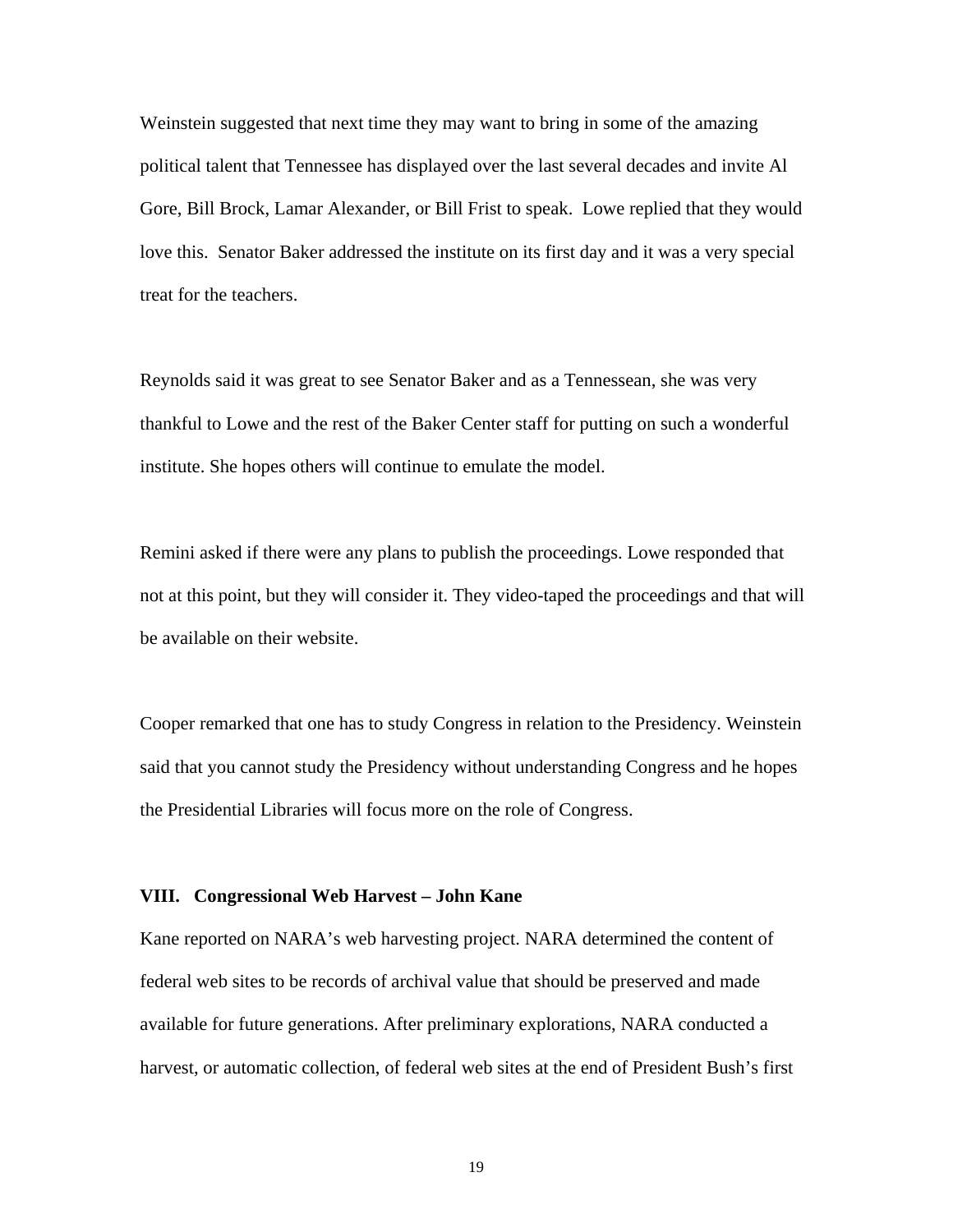term and the end of the 108<sup>th</sup> Congress. NARA intends to continue to collect these documents of historic value in a method that is least intrusive to the people who manage those sites.

The list of sites for the initial harvest were ".gov" and ".mil" sites from the General Services Administration's ".gov" internet domain registry and the Defense Information Systems Agency. This initial list of URLs resulted in 984 high level, active, and unrestricted federal sites. This was used as a seed list to begin the harvest. Those sites and any unrestricted sites linked to them with ".gov" or ".mil" extensions were collected. In all, the harvest collected six-and-one-half terabytes of information, or roughly 75 million pages of web content from about 50,000 federal websites.

Kane said the Senate archivist noted that archiving at four-year intervals would miss major changes in historically significant congressional web content for every odd numbered Congress. NARA then modified its harvesting schedule to include changes after each congressional election. NARA has met with the Senate archivist, Senate web masters and IT managers and received an initial list of Senate URLs. NARA is doing the same with House counterparts.

The web harvest is limited to what can be technically gathered at this point and that is what is called the static content of the web. Static content is that part of the web that does not require any participation by those logging on.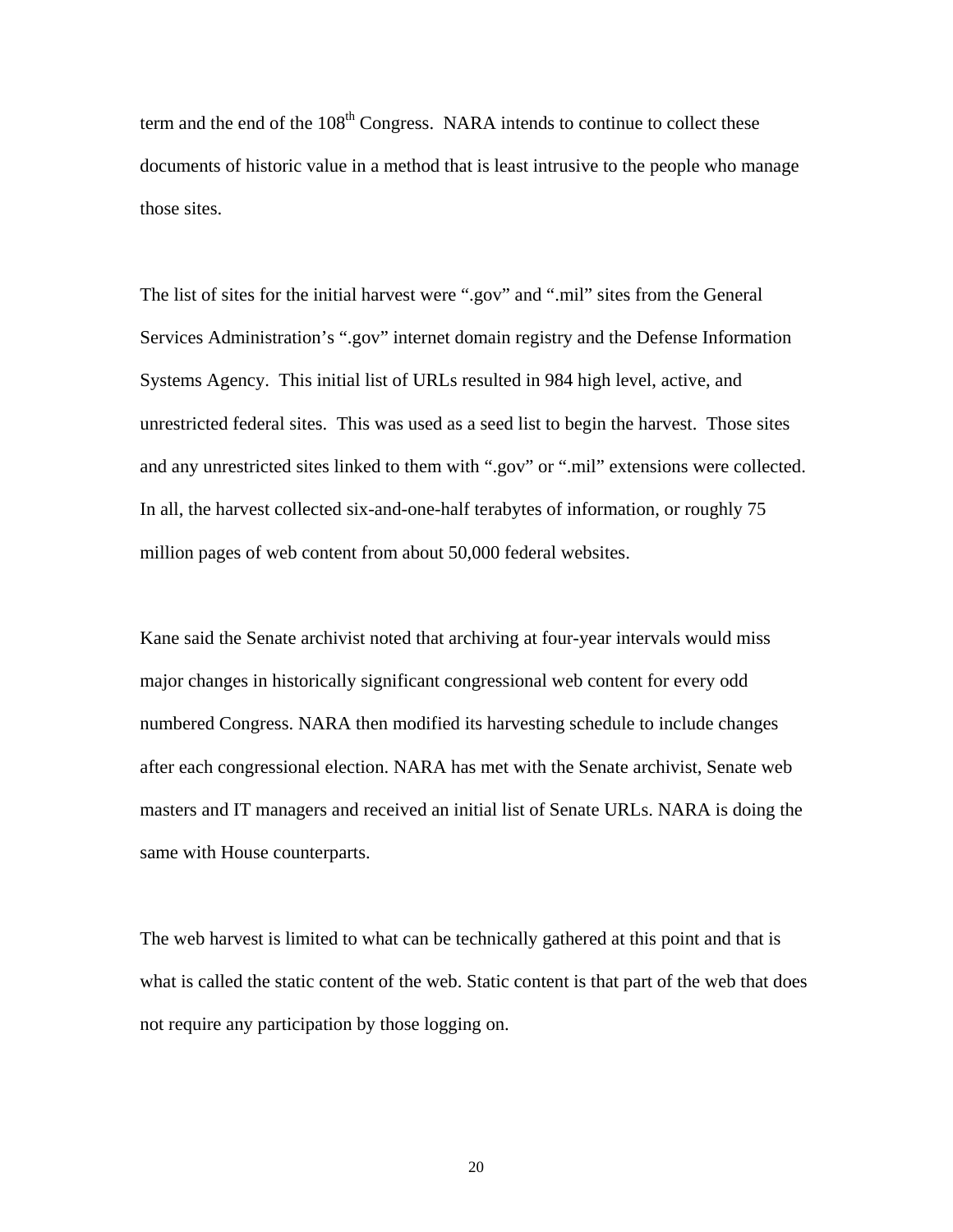The harvested snapshots of congressional web sites will be suitably documented as a public record and made accessible to the public on the web. Each page will be properly labeled as a NARA record in a header prominently displayed with the date of capture. In addition, all of the links off the websites will be blocked so people will see these as historical records and not get them confused with the active web.

The harvest will be conducted in late 2006 before the  $109<sup>th</sup>$  Congress adjourns. It will be publicly available on NARA's website upon completion of the harvest.

Paul Gherman commented that the Association of Research Libraries, the largest group of libraries across the United States, was very interested in capturing federal information on the web and maintaining it, housing it, and indexing it. A great deal may come of NARA talking with the Association of Research Libraries and forming some kind of collaboration. There is a lot of common interest. NARA could pull together the efforts of 100 major universities to work on this. The issue is so large it is going to be hard for any one institution to manage it alone.

### **IX. Advisory Committee on the Records of Congress Fourth Report**

Trandahl stated that Robin Reeder will contact people about writing sections of the Fourth Report to the Advisory Committee.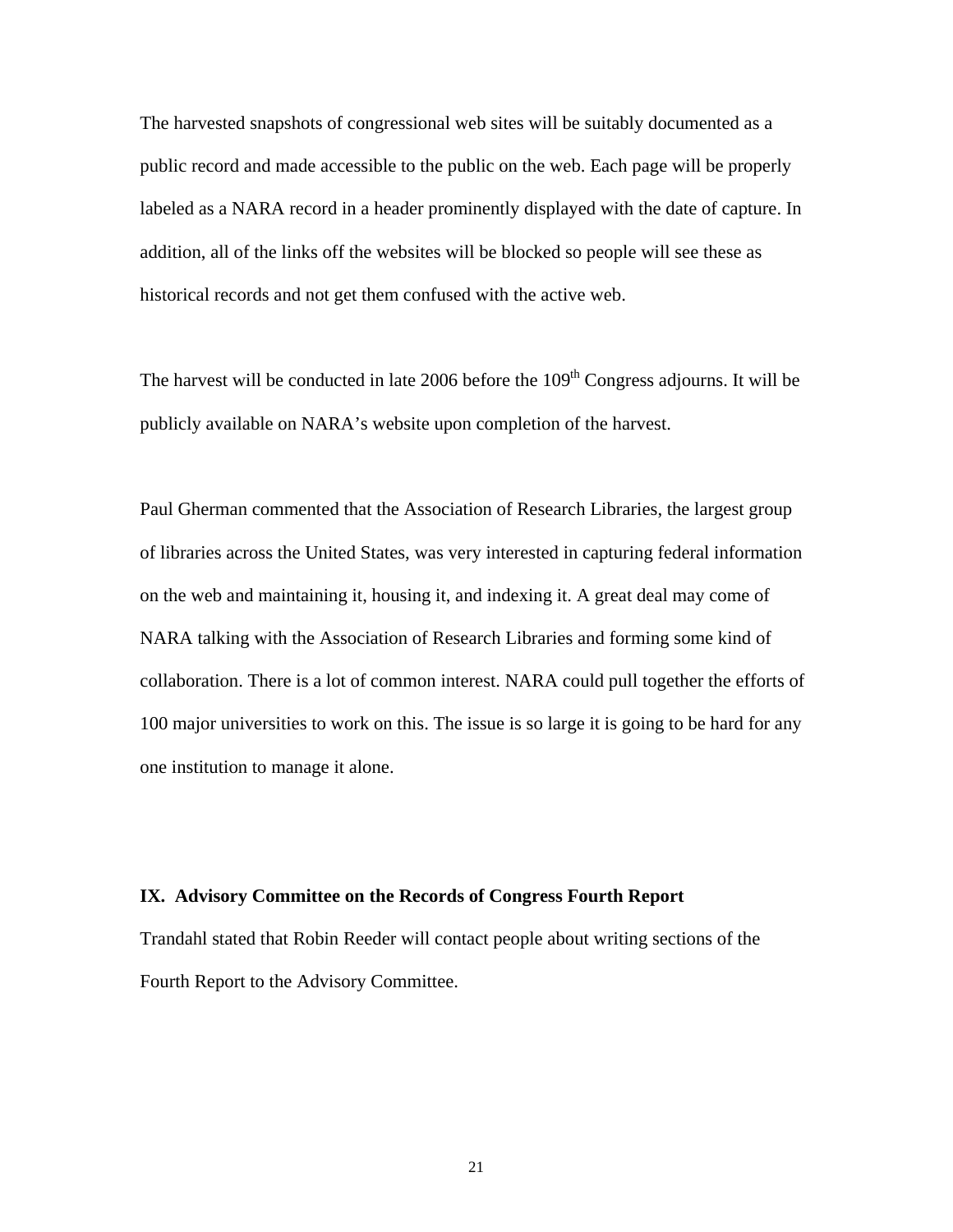### **X. Activities Report of the Center for Legislative Archives – Richard Hunt**

Hunt reported on the activities of the Center for Legislative Archives. First, he noted how pleased he is to have Allen Weinstein as the new archivist of the United States. When Weinstein came and met with Hunt and gave him a green light on the Center's educational programs, Hunt knew he would be supportive and looks forward to working closely with him.

Hunt is also very heartened by the teaching institutes, the one last year in Austin and the one this year in Tennessee. He has felt for many years that those of us advocating teaching about Congress were in the wilderness a bit, and that people were unaware of why it is important to teach about Congress. Now he sees how eager teachers are to add the congressional dimension and congressional history to instruction in American history and American government classes.

Hunt then turned his remarks to the status of the records of the 9/11 Commission. The blessing of receiving these significant records has created some resource demands and challenges for the Center. The Center is preserving, processing, and reviewing those records prior to the January 2009 opening of the unclassified records. One archivist who is the Center's access specialist is working on the records full time. Two other archivists are trained and working part-time on reviewing the records. The assistant director also spends a good deal of time on the records. In addition, the Center has borrowed two access specialists from the FOIA and Special Access staff of NARA. They are working on the records part-time but will probably have to devote their full attention to them over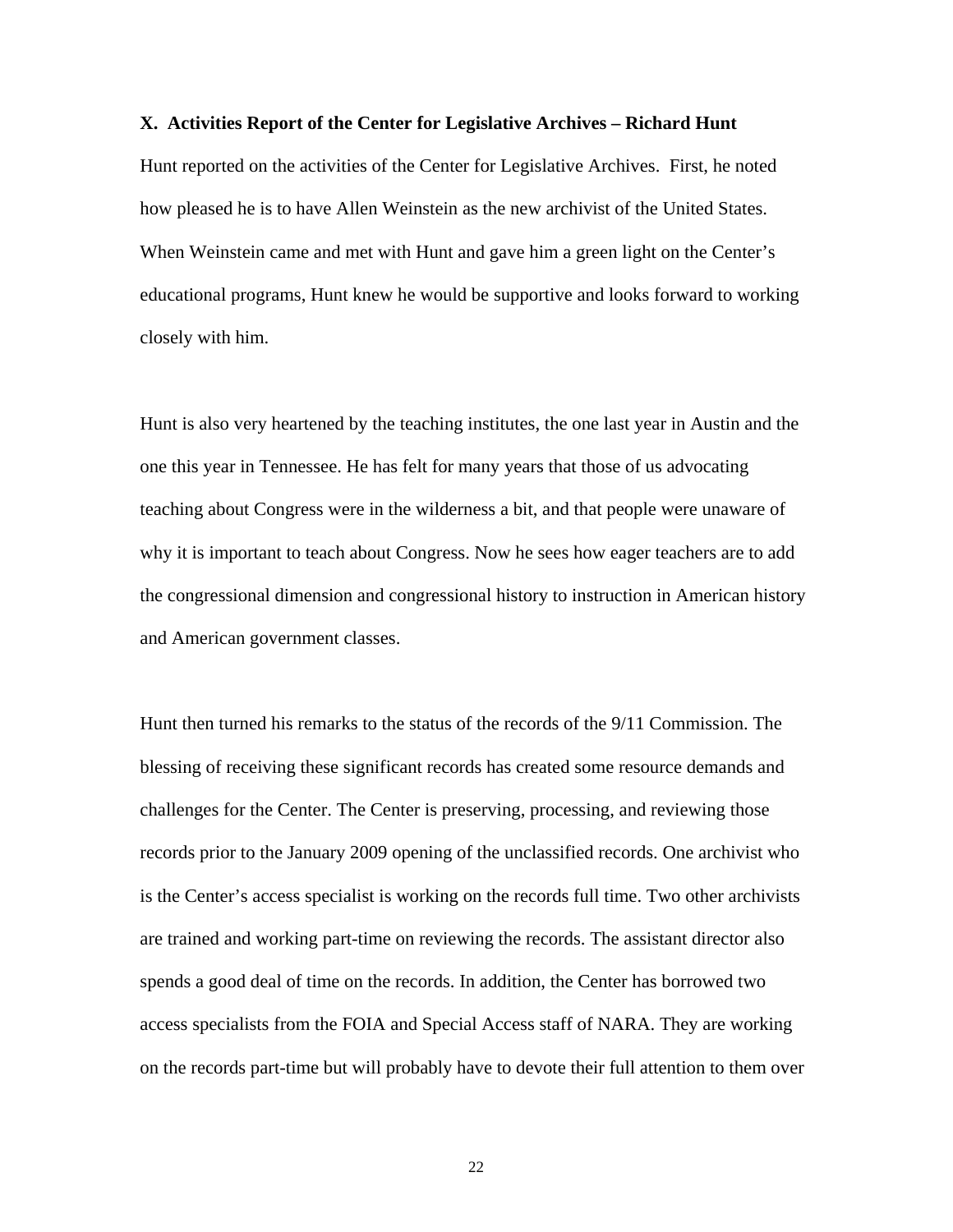the next 3-4 years. Bob Spangler is in charge of all the electronic records of the Commission and he has other demands on his time. One of the few saving graces is Diana Campagna who was the executive assistant/records officer/office manager for the Commission and whom NARA has hired to work part-time as a consultant. She will be a wonderful asset in processing the records.

The team is doing a page-by-page review and has, to date, examined over 16,000 pages of records in one of the critical series. The team is also creating screening guidelines that can be shared with other staff.

We are also busy providing access in response to official government requests. These requests come from agencies, Congress, and the courts, who in their ongoing business and continuing investigations have had cause to use the 9/11 Commission records.

The Center survived a public deluge of interest in February when the Commission posthumously issued its final monograph. Since the monograph was in NARA's custody, the Center's staff received a cascade of requests from the media, families of the victims, lawyers, and interested researchers for copies of the report. Thankfully, NARA had the report online by the end of the day which diverted traffic to our website and the staff could resume their normal work.

Hunt closed the discussion of the 9/11 Commission with the observation that NARA needs to be more involved with the records management of these temporary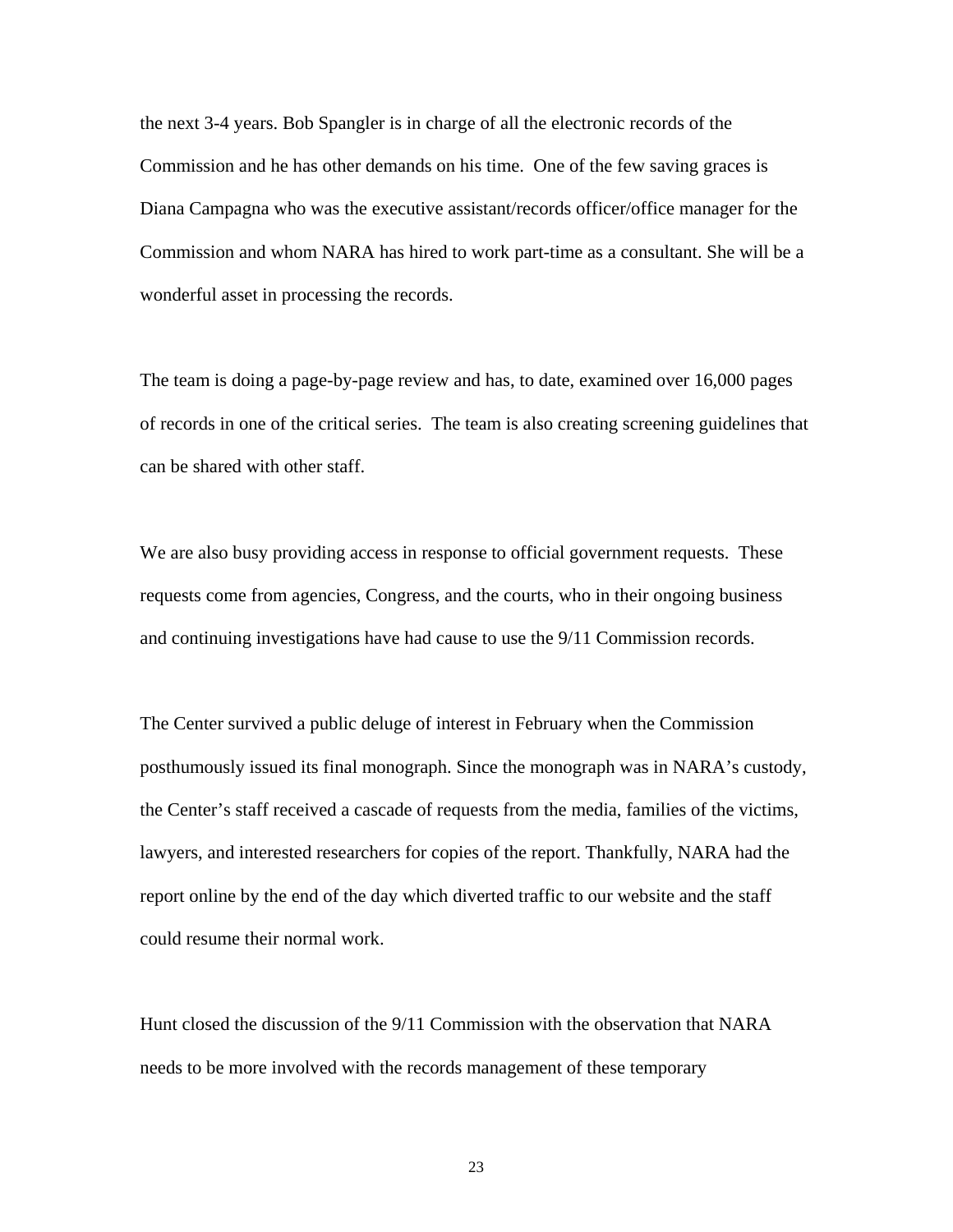commissions. Because these commissions work in such a hurry and under such great pressure and then disappear at a moment's notice, NARA needs to be more involved in the front end to help these commissions set up records management systems to preserve these valuable records.

Hunt happily reported that the renovation of the National Archives Building is slowly coming to a close. The Center's staff have all returned to their permanent office space. [Sensitive Compartmented Information Facilities \(SCIF\)](http://www.wasc.noaa.gov/wrso/briefings/Scif.ppt) space has been added for the House and Senate and also for the Center's holdings. The new Legislative Treasures vault will be completed in the fall. It is much larger than the last space and has improved security and fire suppression systems. Hunt looks forward to the day when Reynolds and Trandahl can come down to see the new vault and consider the move of the treasures back to the building downtown.

Hunt acknowledged Michael Kurtz's support of the Center and help in meeting its staffing needs. Matt Fulgham has been promoted as assistant director of the Center. He is in charge of the archival program. Tom Eisinger, former Senate Governmental Affairs Committee archivist, has joined the staff and is a great addition.

Trandahl seconded Hunt's concern over records management in temporary commissions. The 9/11 Commission did an excellent job of records management thanks to their hiring of Diana Campagna, but many commissions are probably not so forward-thinking. The